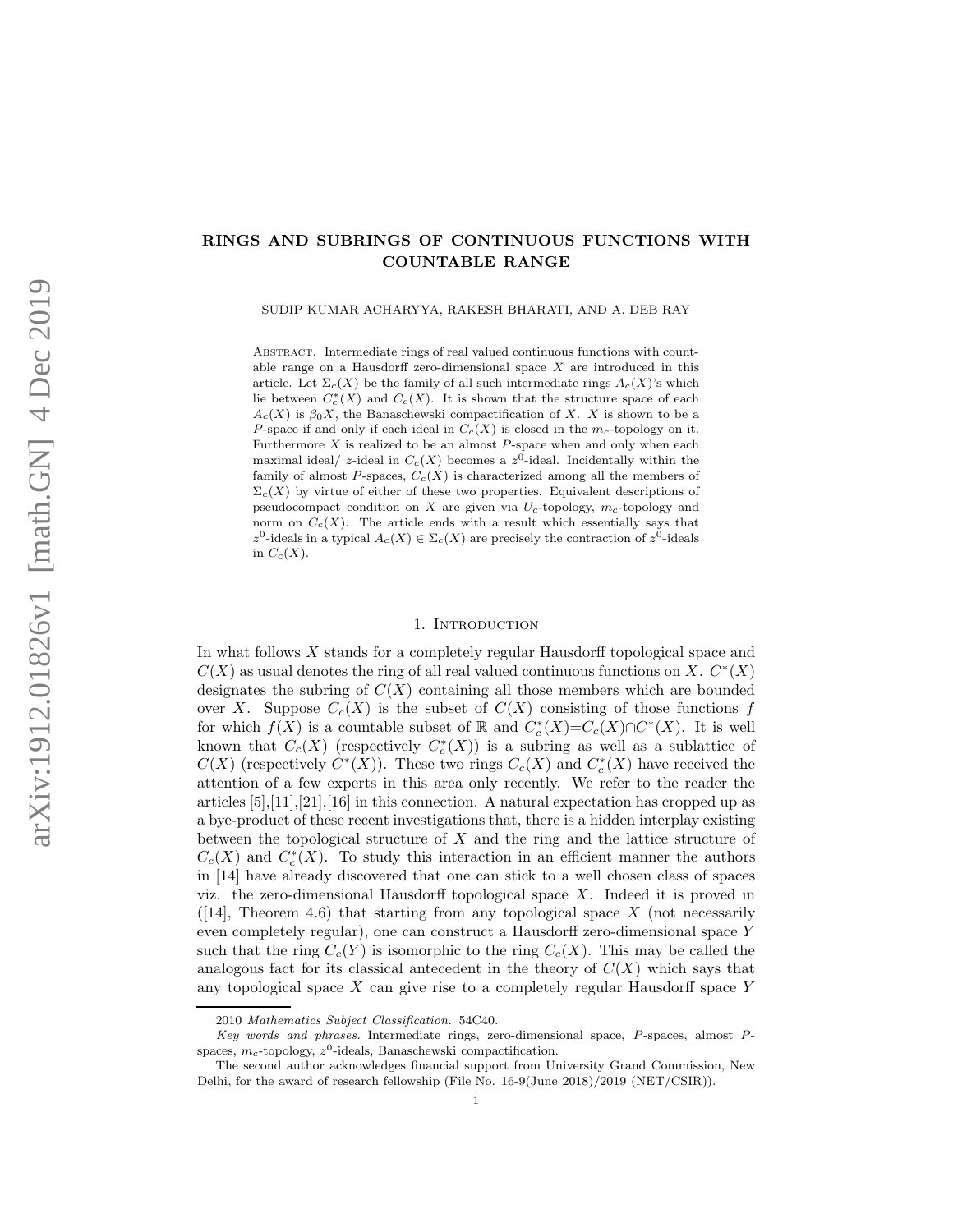for which  $C(X)$  is isomorphic to  $C(Y)$  ([13], Theorem 3.9). Therefore in the study of  $C_c(X)$  and  $C_c^*(X)$  vis-a-vis the space X the ambient topological space X may well chosen to be Hausdorff and zero-dimensional in the sense that clopen sets make base for the topology on  $X$ . We will stick to this convention throughout this article. Furthermore an ideal I unmodified in any ring R in this paper will always stand for a proper ideal.

It is a standard result in the theory of Rings of Continuous functions that the structure space of  $C(X)$  and  $C^*(X)$  are both  $\beta X$ , the Stone-C<sup>†</sup>ech compactification of  $X$  (7N, [13]). As a countable counterpart of the result, it is proved in ([5], Remark 3.6) that the structure space of  $C_c(X)$  is  $\beta_0 X$ , the largest zerodimensional compactification of a zero-dimensional Hausdorff space X, also known as Banaschewski compactification of X. The structure space of a commutative ring R with unity stands for the set of all maximal ideals of R equipped with the familiar hull-kernel topology. In the present article we have initiated the study on intermediate rings viz those rings that lie between  $C_c^*(X)$  and  $C_c(X)$ . Let  $\Sigma_c(X)$ stand for the aggregate of all such intermediate rings. In section 2 of the present article we establish that if  $A_c(X) \in \Sigma_c(X)$  then the structure space of  $A_c(X)$  is also  $\beta_0 X$  (Theorem 2.7). This generalizes the Proposition mentioned in [5]. This is incidentally the first important technical result in this article. A space X is termed as a CP-space in [14] if the ring  $C_c(X)$  is regular in the sense of Von-Neumann and several equivalent versions of this property are recorded in ([14], Theorem 5.8). These are natural counterparts of the corresponding equivalent descriptions of a P-space in the classical setting of  $C(X)$  as mentioned in (4J, [13]). It is also proved in the same article ([14], Corollary 5.7) that a zero-dimensional space X is a  $CP$ space if and only if it is a  $P$ -space. In section 3 of the present article we introduce  $m_c$ -topology on  $C_c(X)$  as a counterpart for the present set up of the well known mtopology on  $C(X)$ , introduced longtime back by Hewitt in 1948 [15]. We prove that if I is an ideal of  $C_c(X)$ , then the closure of I in the  $m_c$ -topology coincides with the intersection of all the maximal ideals of  $C_c(X)$  which contain I (Theorem 3.8). From this it follows that a zero-dimensional space  $X$  is  $P$ -space if and only if each ideal in  $C_c(X)$  is closed in  $m_c$ -topology (Theorem 3.10). We further establish that if  $A_c(X) \in \Sigma_c(X)$  is properly contained in  $C_c(X)$  then it is never Von-Neumann regular (Theorem3.16). Thus within the class of P-spaces  $X, C_c(X)$  is characterized amongst all the intermediate rings by the property that it is Von-Neumann regular.

A Tychonoff space X is called almost  $P$  if the interior of each non empty zero set in X is open. These spaces are introduced in [18] as a generalization of  $P$ -spaces. In section 4 of this article we make some query about when a zero-dimensional space X becomes an almost  $P$ -space. We establish that X is almost  $P$  if and only if each maximal ideal of  $C_c(X)$  is a  $z^0$ -ideal and this happens when and only when each z-ideal in  $C_c(X)$  becomes a  $z^0$ -ideal (Theorem 4.10). It turns out that within the class of almost  $P$ -space  $X$  ,  $C_c(X)$  is the unique ring amongst all the intermediate rings that lie between  $C_c^*(X)$  and  $C_c(X)$  which enjoys either of these two properties (Theorem 4.11,4.12).

A space X is called pseudocompact if  $C(X) = C^{*}(X)$ . It is established by the authors in  $(16)$ , Theorem 6.3) that a zero-dimensional space X is pseudocompact if and only if  $C_c(X) = C_c^*(X)$ . In section 5 of this article we find out a few equivalent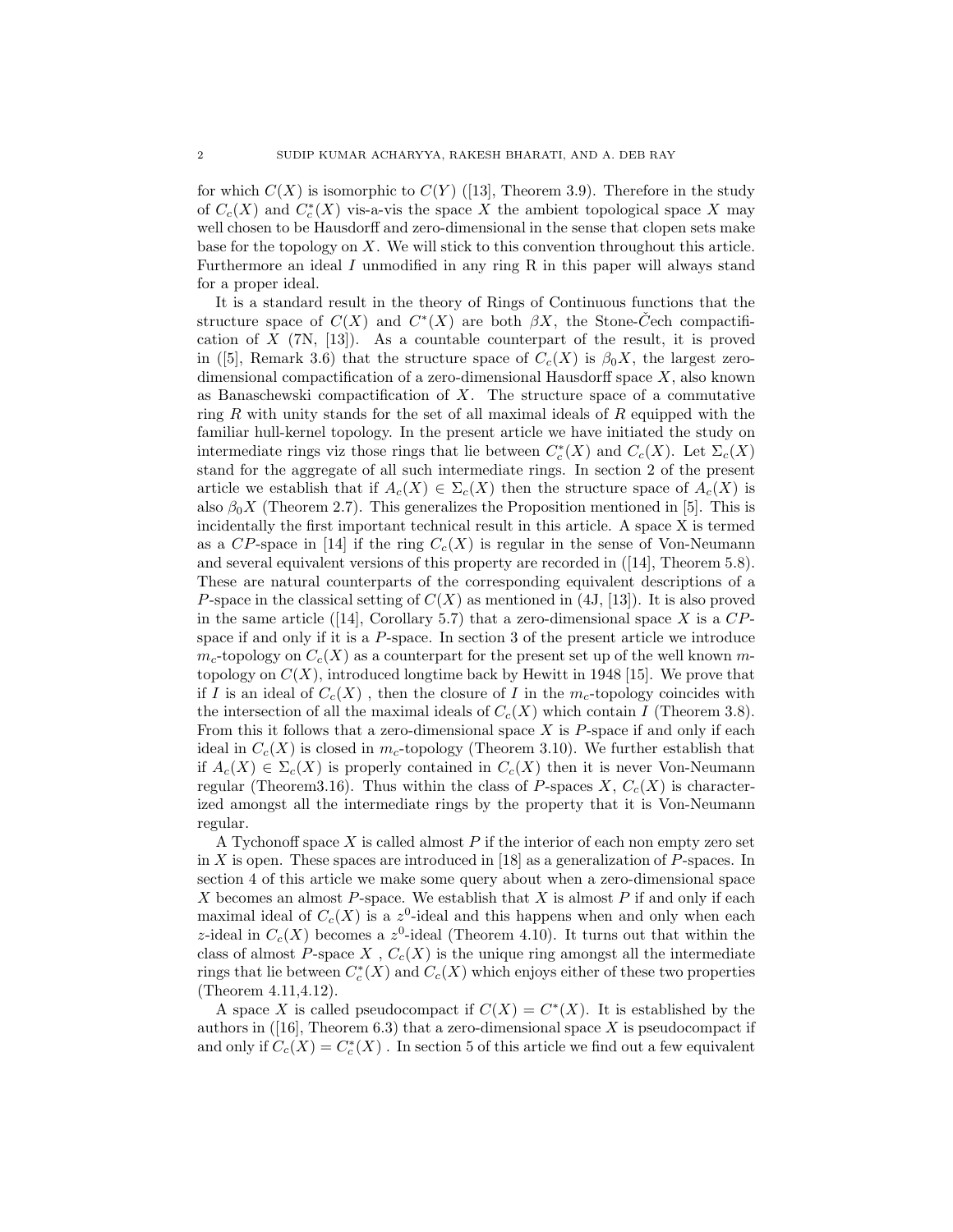versions of pseudocompactness in terms of both the  $m_c$ -topology on  $C_c(X)$  and  $U_c$ topology on  $C_c(X)$  (Theorem 5.2, 5.3). The  $U_c$ -topology on  $C_c(X)$  may be called the countable counterpart of the well known  $U$ -topology or the topology of uniform convergence on  $C(X)$  (See 2M, 2N, [13]).

In section 6 of this article we examine when do a few chosen subrings of  $C_c(X)$ become Noetherian/ Artinian (Theorem 6.4). It follows as special cases that a zero-dimensional space X is finite if and only if  $C_c(X)$  is Noetherian if and only if  $C_c(X)$  is Artinian. Furthermore a locally compact zero-dimensional space X is seen to be finite if and only if  $C_c(X) \cap C_K(X)$  becomes Noetherian/Artinian if and only if  $C_c(X) \cap C_{\infty}(X)$  becomes Noetherian/ Artinian. Here  $C_{\infty}(X)$  stands for the rings of all real valued continuous functions on  $X$  which vanish at infinity and  $C_K(X)$  is the subring of  $C_{\infty}(X)$  containing those functions which have compact support.

In the final section 7 of this article we give an explicit formula for  $z^0$ -ideals in a typical intermediate ring  $A_c(X) \in \Sigma_c(X)$  (Theorem 7.1). From this it follows that z<sup>o</sup>-ideals of  $A_c(X)$ , in particular z<sup>0</sup>-ideals of  $C_c(X)$  or  $C_c^*(X)$  are the contraction of  $z^0$ -ideals in  $C(X)$ .

## 2. STRUCTURE SPACES OF INTERMEDIATE RINGS

We recall from (7M [13]) that if A is a commutative ring with unity and  $\mathcal{M}(A)$ the set of all maximal ideals of A and for each  $a \in A$  if we set  $\mathcal{M}_a = \{M \in \mathcal{M}(A) :$  $a \in M$ , then the family  $\{M_a: a \in A\}$  turns out to be a closed base for the hull-kernel topology on  $\mathcal{M}(A)$ . For any  $\mathcal{M}_0 \subseteq \mathcal{M}(A)$  the closure of  $\mathcal{M}_0 = \{M \in$  $\mathcal{M}(A): M \supset \cap \mathcal{M}_0$ .  $\mathcal{M}(A)$  equipped with this topology known as the structure space of  $A$  is a compact  $T_1$  topological space and is Hausdorff if and only if given any two distinct maximal ideals  $M_1$ ,  $M_2$  in A, there exist points  $a_1$ ,  $a_2$  in A such that  $a_1 \notin M_1$  and  $a_2 \notin M_2$  and  $a_1a_2 \in \bigcap \mathcal{M}(A)$ . In what follows we will let  $A_c(X)$ stand for a typical intermediate ring lying between the two rings  $C_c^*(X)$  and  $C_c(X)$ . Suppose  $Max(A_c(X))$  denotes the structure space of  $A_c(X)$ .

**Theorem 2.1.**  $Max(A_c(X))$  is a (compact) Hausdorff space.

*Proof.* We shall prove the Hausdorffness of  $Max(A_c(X))$  only. For any  $f \in A_c(X)$ , set  $\mathcal{Z}_A(f)=\{Z \in Z_c(X)$  : there exists  $g \in A_c(X)$  such that for each  $x \in X \setminus$  $Z, f(x)g(x) = 1$ . Here  $Z_c(X) = \{Z(f) : f \in C_c(X)\}$ , the family of all zero sets in X of functions lying in  $C_c(X)$ . For any ideal I in  $\hat{A_c(X)}$ , let  $\mathcal{Z}_A[I] = \bigcup_{f \in I} \mathcal{Z}_A(f)$ . Then

it can be proved by following the technique adopted in [10],[20],[21] that  $\mathcal{Z}_A(f)$  and  $\mathcal{Z}_A[I]$  are both  $z_c$ -filter on X. A  $z_c$ -filter on X is a subfamily of  $Z_c(X) - \{\emptyset\}$  which is closed under finite intersection and formation of supersets (see [14]). Furthermore if  $\mathcal F$  is a  $z_c$ -filter on X, then it can be checked by using the methods in [10],[20],[21] that  $\mathcal{Z}_A^{-1}[\mathcal{F}] = \{f \in A_c(X) : \mathcal{Z}_A(f) \subseteq \mathcal{F}\}\$ is a (proper) ideal in  $A_c(X)$ . Now let  $M_1$  and  $M_2$  be two distinct members of  $A_c(X)$ . It is sufficient to produce  $h_1$ ,  $h_2$  in  $\mathcal{M}_c(X)$  with  $h_1 \notin M_1$ ,  $h_2 \notin M_2$  such that  $h_1h_2 = 0$ . To this end we assert that there exists  $Z_1 \in \mathcal{Z}_A[M_1], Z_2 \in \mathcal{Z}_A[M_2]$  with  $Z_1 \cap Z_2 = \emptyset$ . For otherwise each member of  $\mathcal{Z}_A[M_1]$  meets any member of  $\mathcal{Z}_A[M_2]$  and hence  $\mathcal{Z}_A[M_1] \cup \mathcal{Z}_A[M_2]$  becomes a subfamily of  $Z_c(X)$  with finite intersection property. Consequently there exists a  $z_c$ -filter F on X such that  $\mathcal{Z}_A[M_1] \cup \mathcal{Z}_A[M_2] \subseteq \mathcal{F}$  which yields that  $M_1 \cup M_2 \subseteq$  $\mathcal{Z}_A^{-1}[\mathcal{F}]=$  a proper ideal in  $A_c(X)$ , a contradiction since  $M_1$  and  $M_2$  are distinct maximal ideals in  $A_c(X)$ . So choose  $f \in M_1$  and  $g \in M_2$  such that  $Z_1 \in \mathcal{Z}_A(f)$ ,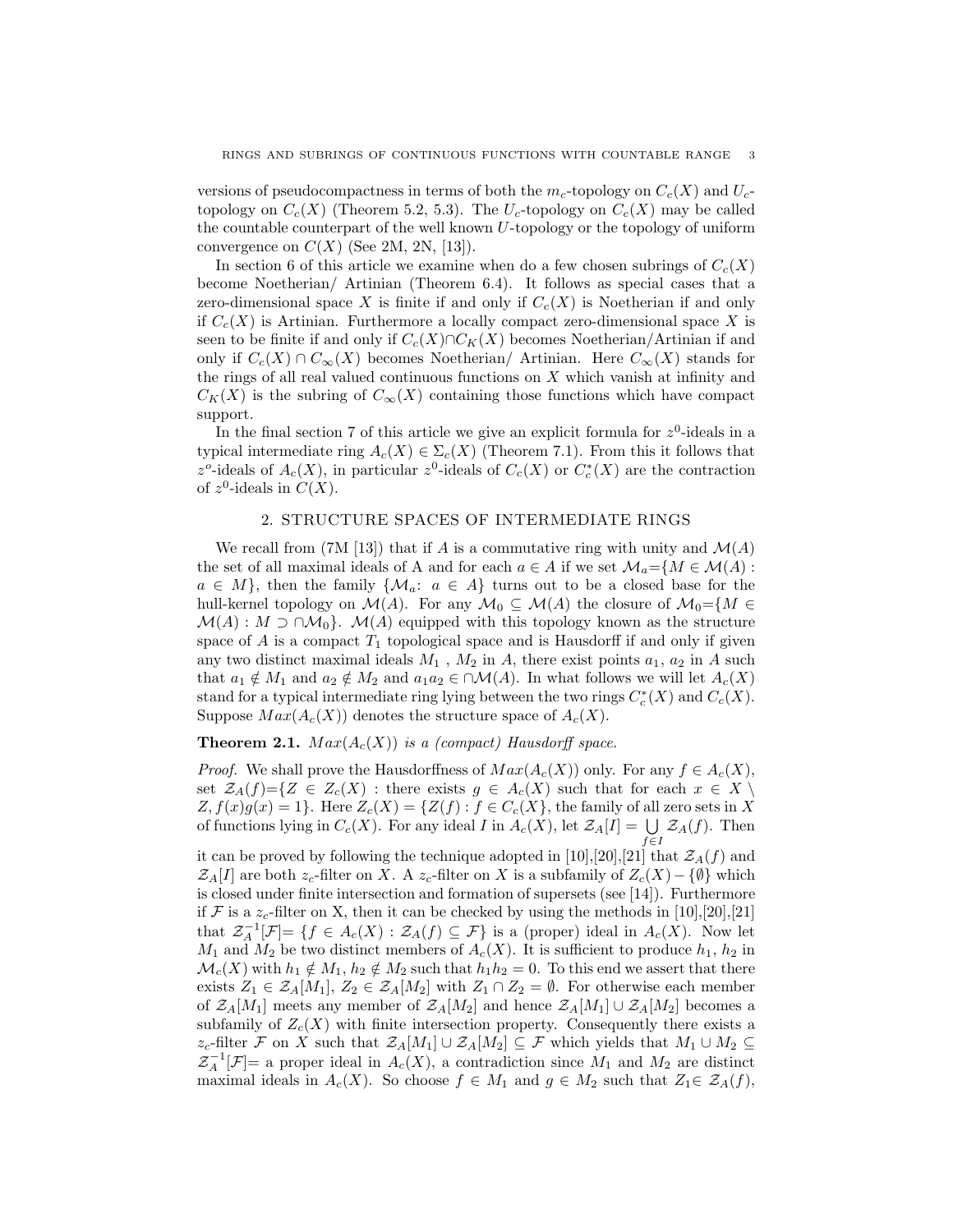$Z_2 \in \mathcal{Z}_A(g)$  and  $Z_1 \cap Z_2 = \emptyset$ . This means that there exist  $f_1, g_1 \in A_c(X)$  such that for each  $x \in X - Z_1$ ,  $f(x)f_1(x) = 1$  and for any  $x \in X - Z_2$ ,  $g(x)g_1(x) = 1$ . Now since  $ff_1 \in M_1$  and  $gg_1 \in M_2$ , it follows that  $1 - ff_1 \notin M_1$  and  $1 - gg_1 \notin M_2$ . Since  $(X - Z_1) \cup (X - Z_2) = X - (Z_1 \cap Z_2) = X - \emptyset = X$ , it implies that  $(1 - ff_1).(1 - gg_1) = 0.$ 

We set for any  $x \in X$ ,  $M_{A,x} = \{f \in A_c(X) : f(x) = 0\}$ . Then it is easy to prove on applying the first isomorphism theorem of algebra, taking care of the presence of constant functions in  $A_c(X)$  that the complete list of fixed maximal ideals of  $A_c(X)$  is given by  $\{M_{A,x} : x \in X\}$ . An ideal I in  $A_c(X)$  is called fixed if there exists a point on X at which all the functions in I vanish. For any  $f \in A_c(X)$ we set  $(\mathcal{M}_A)_f = \{ M \in Max(A_c(X)) : f \in M \}$ . Then  $\{ (\mathcal{M}_A)_f : f \in A_c(X) \}$  is the family of basic closed sets in the structure space  $Max(A_c(X))$  of  $A_c(X)$ . For  $f \in A_c(X)$  and  $x \in X$ ,  $x \in Z(f)$  if and only if  $M_{A,x} \in (\mathcal{M}(A))_f \cap \{M_{A,y} : y \in X\}$ . On the other hand since  $X$  is zero-dimensional it follows from Proposition 4 in  $[5]$  that  $\{Z(f) : f \in C_c^*(X)\} = \{Z(f) : f \in A_c(X)\} = \{Z(f) : f \in C_c(X)\}$ constitutes a base for the closed sets of  $X$ . These two facts therefore yield that the map  $\psi_A: X \to Max(A_c(X))$  given by  $\psi_A(x) = M_{A,x}$  which is obviously oneto-one exchanges the basic closed sets of the space X and the subspace  $\psi_A(X)$ of  $Max(A_c(X))$ . Furthermore the closure of  $\psi_A(X)$  in  $Max(A_c(X))$  is given by  ${M \in Max(A_c(X)) : M \supseteq \bigcap \psi_A(X)} = {M \in Max(A_c(X)) : M \supseteq \{0\}}$  $Max(A_c(X))$ , thus demonstrating that  $\psi_A(X)$  is dense in  $Max(A_c(X))$ . The above observations therefore lead to the following proposition.

**Theorem 2.2.** The pair  $(\Psi_A, Max(A_c(X)))$  is a Hausdorff compactification of X in the following sense, which we reproduce from the monograph [12].

**Definition 2.3.** A (Hausdorff) compactification of a Tychonoff space  $X$  stands for a pair  $(\alpha, \alpha X)$ , where  $\alpha X$  is a compact Hausdorff space and  $\alpha : X \rightarrow \alpha X$  is a topological embedding with  $\alpha(X)$  dense in  $\alpha X$ . For simplicity we often write  $\alpha X$ instead of  $(\alpha, \alpha X)$ . Let  $K(X)$  be the family of all Hausdorff compactifications of  $\boldsymbol{X}.$ 

**Definition 2.4.** For  $\alpha X$ ,  $\gamma X \in K(X)$ , we write  $\alpha X \geq \gamma X$  if there is a continuous map  $t : \alpha X \to \gamma X$  with the property  $t \circ \alpha = \gamma$ . If in this definition 't' is a homeomorphism then we say that  $\alpha X$  is topologically equivalent to  $\gamma X$  and we write  $\alpha X \approx \gamma X$ . It can be proved without difficulty that for  $\alpha X$ ,  $\gamma X \in K(X)$ ,  $\alpha X \approx \gamma X$ when and only when  $\alpha X \geq \gamma X$  and  $\gamma X \geq \alpha X$ . Furthermore  $(K(X), \geq)$  becomes a complete upper semilattice, which has definitely then a largest member,which is incidentally  $\beta X$  the Stone-Cech compactification of X. If in addition X is zerodimensional then there is a largest zero-dimensional member of  $K(X)$ , designated by  $\beta_0 X$ , called the Banaschewski compactification of X. For more information on these topics see [19].

**Definition 2.5.** For a zero-dimensional space  $X, \alpha X \in K(X)$  is said to enjoy Cextension property if given any compact Hausdorff zero-dimensional space Y and a continuous map  $f: X \to Y$  there exists a unique continuous map  $f^{\alpha}: \alpha X \to Y$ such that  $f^{\alpha} \circ \alpha = f$ .

It is clear from the above definition that if  $\alpha X \in K(X)$  possesses C-extension property then  $\alpha X \geq \beta_0 X$  and if in addition  $\alpha X$  is zero-dimensional then  $\beta_0 X \geq \alpha X$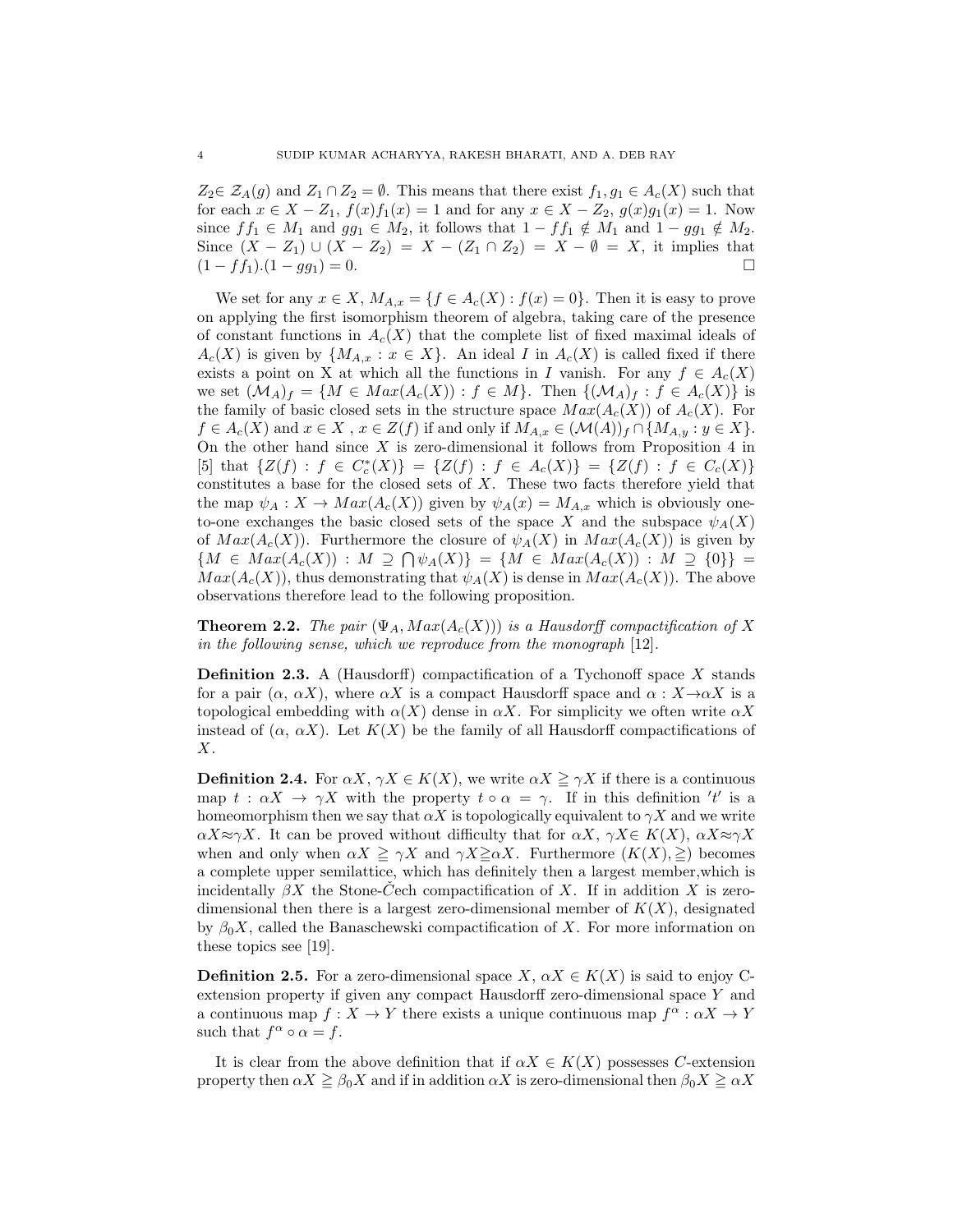and consequently  $\alpha X \approx \beta_0 X$ . We need the following subsidiary result before stating the first principal technical result of this section.

**Theorem 2.6.** Let X be zero-dimensional and  $A_c(X) \in \Sigma_c(X)$ . Then given  $f \in$  $A_c(X)$ , there exists an idempotent e in  $A_c(X)$  such that e is multiple of f and  $(1-e)$  is a multiple of  $(1-f)$  in this ring. [A special case of this result with  $A_c(X) = C_c(X)$  is proved in Remark 3.6 in [5].

*Proof.* There exists r,  $0 < r < 1$  such that  $r \notin f(X)$ . Let  $W = f^{-1}(-\infty, r) =$  $f^{-1}((-\infty, r])$ . So W and  $X - W$  are both clopen sets in X. The function  $e: X \to R$ defined by the rule :  $e(W) = 0$  and  $e(X - W) = 1$  is clearly an idempotent in the ring  $A_c(X)$ . Define the functions  $h: X \to R$  and  $k: X \to R$  as follows:  $h(W) = 0$ and  $h(x) = \frac{1}{f(x)}$  if  $x \in X - W$ .  $k(X - W) = 0$  and  $k(x) = \frac{1}{1 - f(x)}$  if  $x \in W$ . Clearly h and k are both bounded functions in  $C_c(X)$  and hence both are members of the ring  $A_c(X)$ . It is easy to see that  $e = h \cdot f$  and  $1 - e = k(1 - f)$ .

**Theorem 2.7.**  $Max(A_c(X))$  is a (compact Hausdorff) zero-dimensional space. Furthermore the pair  $(\Psi_A, Max(A_c(X))$  is topologically equivalent to  $\beta_0 X$ . If in addition X is strongly zero-dimensional meaning that  $\beta X$  is zero-dimensional, then  $(\Psi_A, Max(A_c(X)))$  is topologically equivalent to  $\beta X$ .

*Proof.* We first prove (only) the zero-dimensionality of  $Max(A_C(X))$ , because of Theorem 2.1. We recall the notation that for any  $f \in A_c(X)$ ,  $(\mathcal{M}_A)_f = \{M \in$  $Max(A_c(X)) : f \in M$ . So let  $M \in Max(A_c(X))$  and  $f \in A_c(X)$  be such that  $M \in Max(A_c(X)) \setminus (\mathcal{M}_A)_f$ . It suffices to find out a clopen set in  $Max(A_c(X))$ which contains M and is contained in  $Max(A_c(X)) \setminus (M_A)_f$ . We first observe that  $M \notin (M_A)_f$  implies that  $f \notin M$  which in turn implies that there exist  $h \in A(c(X))$ and  $g \in M$  such that  $1-g = hf$ . By Theorem 2.6, there exists an idempotent 'e' in  $A_c(X)$  such that e is a multiple of g and  $(1-e)$  is a multiple of  $(1-g)$  in the ring  $A_c(X)$ . Since  $g \in M$ , this implies that  $e \in M$ , in other words  $M \in (M_A)_e$ . On the otherhand if  $N \in (\mathcal{M}_A)_f$  then  $f \in N$ , hence  $1-g = hf \in N$  consequently  $1-e \in N$ and therefore  $e \notin N$  (as N is a maximal ideal in  $A_c(X)$ ) which means that  $N \notin$  $(\mathcal{M}_A)_e$ . Thus we get that  $M \in (\mathcal{M}_A)_e \subseteq Max(A_c(X)) \setminus (\mathcal{M}_A)_f$ . We now assert that  $(\mathcal{M}_A)_e = Max(A_c(X)) \setminus (\mathcal{M}_A)_{1-e}$  and have  $(\mathcal{M}_A)_e$  is clopen in  $Max(A_c(X))$ . Indeed if  $M \in (\mathcal{M}_A)_e$  then  $e \in M$ , which implies that  $1 - e \notin M$  and hence  $M \notin (\mathcal{M}_A)_{1-e}$  i.e;  $M \in Max(A_c(X)) \setminus (\mathcal{M}_A)_{1-e}$ . Thus  $(\mathcal{M}_A)_e \subseteq Max(A_c(X)) \setminus$  $(\mathcal{M}_A)_{1-e}$ . From symmetry it follows that, as  $(1-e)$  is an idempotent of  $A_c(X)$ .  $(\mathcal{M}_A)_{1-e} \subseteq Max(A_c(X))\backslash (\mathcal{M}_A)_e$ , hence  $(\mathcal{M}_A)_e = Max(A_c(X))\backslash (\mathcal{M}_A)_{1-e}$ .

Now that we have proved that  $Max(A_c(X))$  is zero-dimensional, to prove the second part of the present theorem, it is sufficient to prove that  $(\Psi_A, Max(A_c(X)))$ enjoys the C-extension property. So let Y be a compact Hausdorff zero-dimensional space and  $f: X \to Y$  a continuous map. It is sufficient to define a continuous map  $f^{\mathcal{M}} : Max(A_c(X)) \to Y$  with the following property:  $f^{\mathcal{M}} \circ \Psi_A = f$ . To that end choose  $M \in Max(A_c(X))$  i.e; M is a maximal ideal in  $A_c(X)$ . Set  $M = \{g \in C_c(Y) : g \circ f \in M\}.$  Note that if  $g \in C_c(Y)$  then  $g \circ f \in C_c(X)$ . Furthermore since Y is compact and  $g \in C_c(Y)$  then  $g(Y)$  is a bounded subset of R, consequently  $(g \circ f)(X)$  is a bounded subset of R and hence  $(g \circ f) \in C_c^*(X)$ and therefore  $g \circ f \in A_c(X)$ . Thus the definition of M is without any ambiguity. Since M is a maximal ideal of  $A_c(X)$  it follows that M is a prime ideal of  $C_c(Y)$ . Now it is already proved in ([14], Corollary 2.14) that every prime ideal in  $C_c(Y)$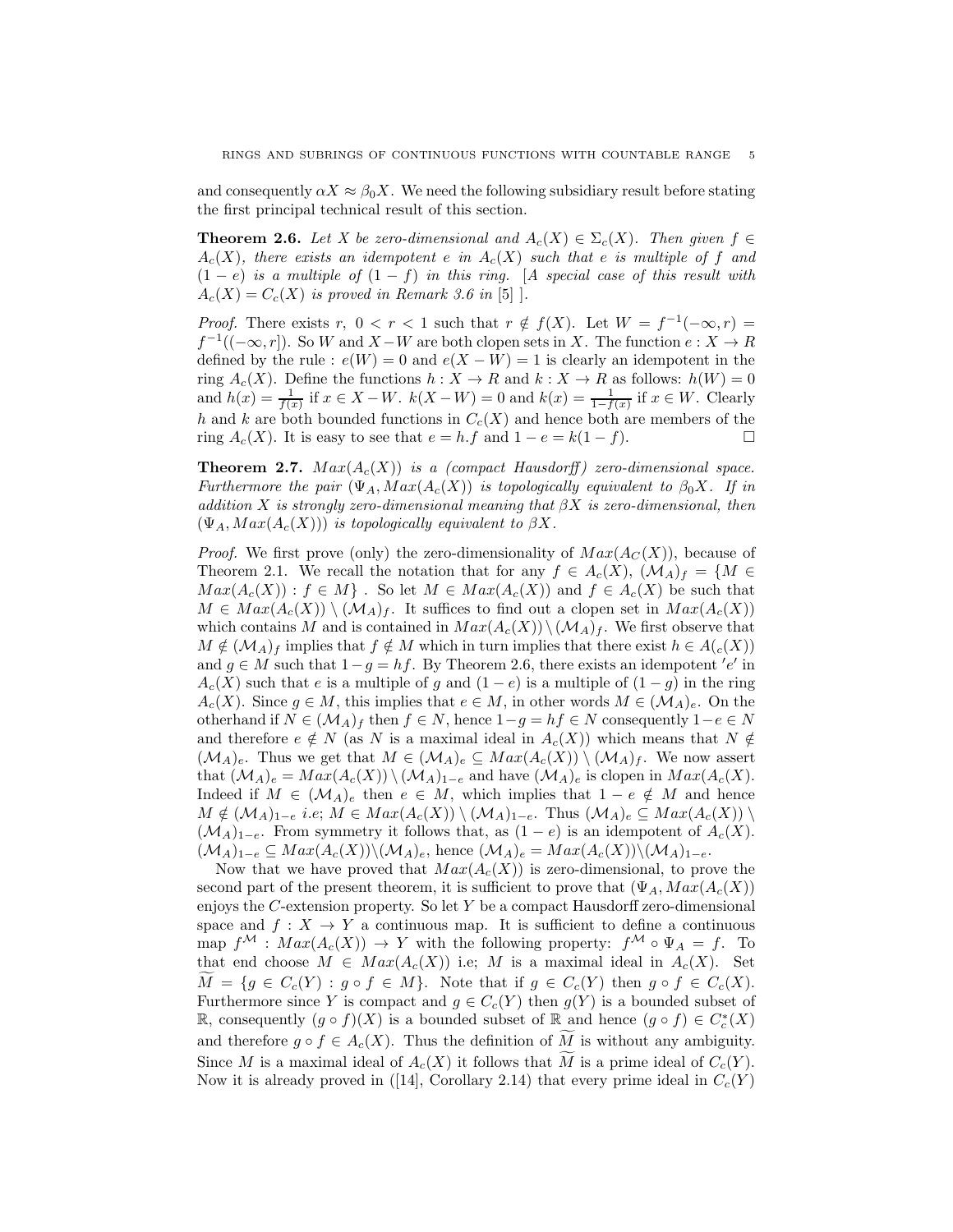is contained in a unique maximal ideal. Thus  $\tilde{M}$  extends to a unique maximal ideal in $C_c(Y)$  which is fixed because Y is compact. Thus there exists a unique point  $y \in Y$  such that for each  $g \in \widetilde{M}$ ,  $g(y) = 0$  and hence  $\bigcap$  $g\in \widetilde{M}$  $Z(g) = \{y\}.$ We set  $f^{\mathcal{M}}(M) = y$ . Thus  $\{f^{\mathcal{M}}(M)\} = \bigcap$ 

 $g\in \widetilde{M}$  $Z(g)$  ...(1). We note that if  $x \in X$ 

and  $g \in \widetilde{M}_{A,x}$ , then  $g \circ f \in M_{A,x}$  and hence  $(g \circ f)(x) = 0$ , which implies that  $f(x) \in Z(g)$ . This proves that  $\bigcap Z(g) = \{f(x)\}\.$  This implies in view of the  $g\in {\widetilde{M}}_{A,x}$ 

definition (1) above that  $f^{\mathcal{M}}(M_{A,x}) = f(x)$ , in other words:  $f^{\mathcal{M}} \circ \Psi_A(x) = f(x)$ . Thus  $f^{\mathcal{M}} \circ \Psi_A = f$ . To ensure the continuity of the map  $f^{\mathcal{M}} : Max(A_c(X) \to Y)$ defined in (1) at an arbitrary  $M \in Max(A_c(X))$ , let W be a neighbourhood of  $f^{\mathcal{M}}(M)$  in the space Y. Since Y is zero-dimensional, each neighbourhood of a point 'y' in this space contains a co-zero set neighbourhood of y of the form  $Y \setminus Z(g_1)$  for some  $g_1 \in C_c(Y)$  and also a zero set neighbourhood of y of the form  $Z(g_2)$  for an appropriate  $g_2 \in C_c(Y)$  (see Proposition 4.4, [14]). Thus there exist  $g_1, g_2 \in C_c(Y)$ such that  $f^{\mathcal{M}} \in Y \setminus Z(g_1) \subset Z(g_2) \subset W$  ...(2). As  $f^{\mathcal{M}}(M) \notin Z(g_1)$ , it follows from (1) that  $g_1 \notin \tilde{M}$  which implies that  $g_1 \circ f \notin M$ , in other words  $M \notin (\mathcal{M}_A)_{g_1 \circ f}$ . Thus  $Max(A_c(X)) \setminus (M_A)_{g_1 \circ f}$  becomes an open neighbourhood of M in the space  $Max(A_c(X))$ . We assert that  $f^{\mathcal{M}}(Max(A_c(X)) \setminus (\mathcal{M}_A)_{g_1 \circ f}) \subseteq W$  and this settles the continuity of  $f^{\mathcal{M}}$  at the point M.

Proof of the last assertion: Let  $N \in (Max(A_c(X)) \setminus (M_A)_{g_1 \circ f},$  then  $g_1 \circ f \notin N$ , hence  $g_1 \notin \tilde{N}$ . Since  $g_1 g_2 = 0$  as is evident from the relation (2) above and  $\tilde{N}$  is a prime ideal in C(Y), it follows therefore that  $g_2 \in \tilde{N}$ . This implies in view of the relation (1) that  $f^{\mathcal{M}}(N) \in Z(q_2)$  and hence from (2) we get that  $f^{\mathcal{M}}(N) \in W$ .

The part three of the theorem follows from the simple observation that if  $\beta X$  is zero-dimensional, then  $\beta_0 X \geq \beta X$  and consequently  $\beta_0 X \approx \beta X$ .

$$
\Box
$$

## 3. P-SPACES X VERSUS THE  $m_c$ -TOPOLOGY ON  $C_c(X)$

**Notation 3.1.** For any  $g \in C_c(X)$  and a positive unit u of this ring set  $M(g, u)$  =  ${f \in C_c(X) : |f(x) - g(x)| < u(x)$  for each  $x \in X}$ . Then it needs a routine calculation to conclude that  $\mathcal{B} = \{M(g, u) : g \in C_c(X), u$  a positive unit of  $C_c(X)\}$ is an open base for some topology, which we call the  $m_c$ -topology on  $C_c(X)$ . It is also not at all hard to show by employing stereotyped routine arguments that  $C_c(X)$  with  $m_c$ -topology is a topological ring as well as a topological vector space over R. Let U stand for the set of all units in  $C_c(X)$ . Then for each  $u \in U$ , it is easy to prove that  $M(u, \frac{1}{2}|u|) \subseteq U$ . It follows that U is an open set in  $C_c(X)$  in the  $m_c$ -topology. It is a standard result that in a topological ring the closure of an ideal is either an ideal or the whole of the ring  $(2M1, 13)$ . This implies that if I is a proper ideal of  $C_c(X)$  then the closure of I in the  $m_c$ -topology is also a proper ideal in  $C_c(X)$ . We therefore get the following result:

## **Theorem 3.2.** Each maximal ideal in  $C_c(X)$  is closed in the m<sub>c</sub>-topology.

Before proceeding further in this technical section on  $m_c$ -topology on  $C_c(X)$  we recall that the structure space of  $C_c(X)$  is  $\beta_0 X$ . Hence the maximal ideals of  $C_c(X)$ can be indexed by virtue of the points of  $\beta_0 X$ . Indeed the complete list of maximal ideals in  $C_c(X)$  is given in ([5], Theorem 4.2) by the family  $\{M_c^p : p \in \beta_0 X\}$ , where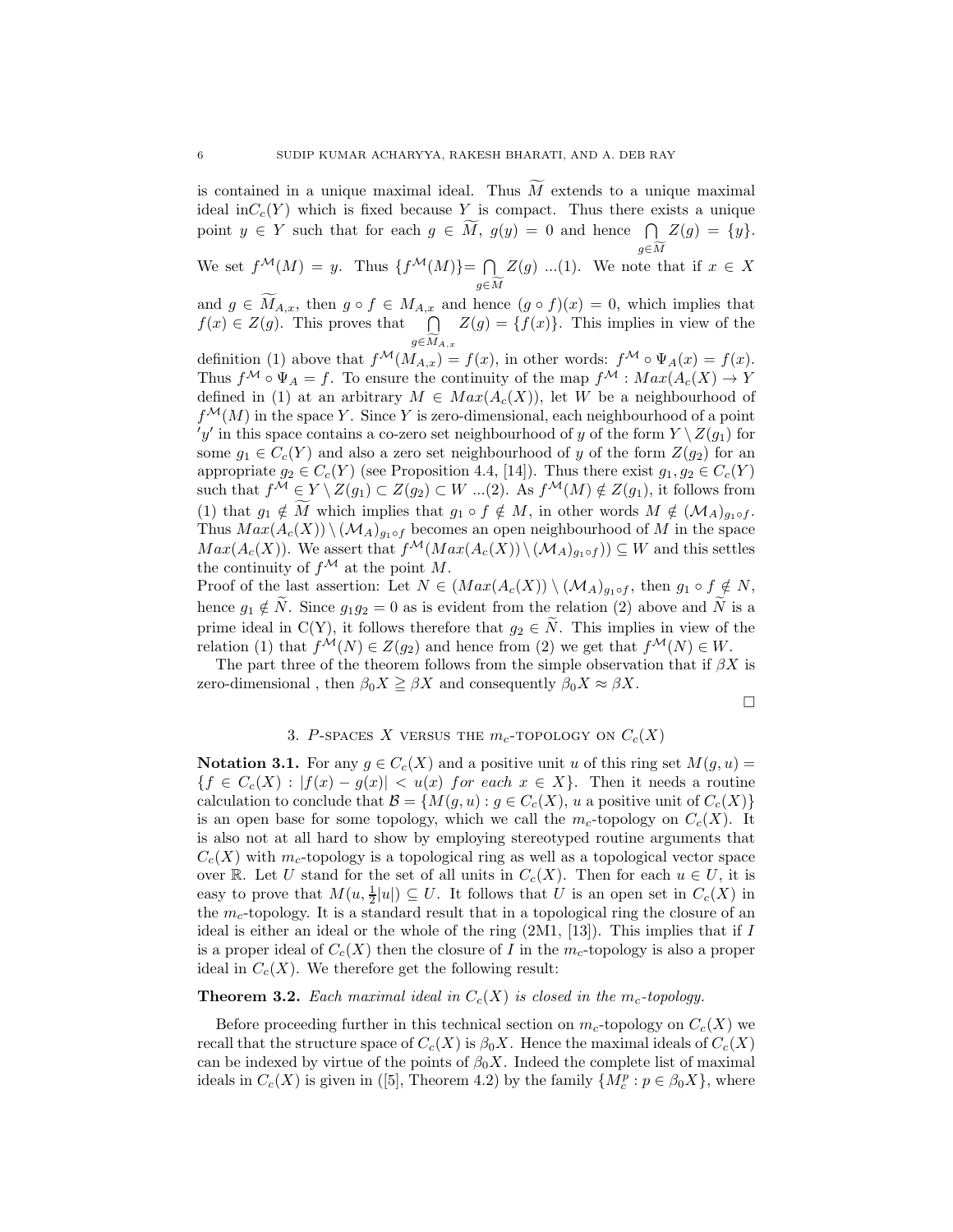$M_c^p = \{f \in C_c(X) : p \in cl_{\beta_0 X}Z(f)\}.$  This is the C-analogue of the well known Gelfand-Kolmogoroff theorem ([13], Theorem 7.3).

**Notation 3.3.** For any ideal I in  $C_c(X)$  set  $Q_c(I) = \{p \in \beta_0 X : M_c^p \supseteq I\}$ . Then the following result turns out as a simple consequence of the above formula for the maximal ideals  $M_c^p$ 's in  $C_c(X)$ .

**Theorem 3.4.**  $Q_c(I) = \bigcap_{f \in I} cl_{\beta_0 X} Z(f)$ , which is set of all cluster points of the  $z_c$ -ultrafilters  $Z(I)$  in the space  $\beta_0 X$ .

We need to use the following three subsidiary results to prove the first important technical result in this section.

**Theorem 3.5.** Let  $f \in C_c(X)$  and I be an ideal in  $C_c(X)$  such that  $cl_{\beta_0 X}Z(f)$  is a neighbourhood of  $Q_c(I)$  in  $\beta_0 X$ . Then  $f \in I$ .

*Proof.* The hypothesis tells that there exists an open subset W of  $\beta_0 X$  such that  $cl_{\beta_0 X}Z(f) \supseteq W \supseteq Q_c(I)$ . We can rewrite this relation in view of Theorem 3.4 in the manner:  $cl_{\beta_0X}Z(f) \supseteq W \supseteq \bigcap$  $\bigcap_{f\in I} cl_{\beta_0 X} Z(f)$ . This implies that  $\beta_0 X \setminus cl_{\beta_0 X} Z(f) \subseteq$  $\beta_0 X \setminus W \subseteq \bigcup$  $\bigcup_{f\in I} (\beta_0 X \setminus cl_{\beta_0 X} Z(f)).$  Since the closed subset  $\beta_0 X \setminus W$  of  $\beta_0 X$  is com-

pact, the last relation yields :  $\beta_0 X \backslash cl_{\beta_0 X} Z(f) \subseteq \beta_0 X \backslash W \subseteq \beta_0 X \backslash \bigcap_{i=1}^n cl_{\beta_0 X} Z(f_i)$  for a suitable finite subset  $\{f_1, f_2...f_n\}$  of *I*. Consequently we have  $cl_{\beta_0X}Z(f) \supseteq W \supseteq$  $\bigcap^n$  $\bigcap_{i=1}^n cl_{\beta_0 X} Z(f_i)$ , which further implies that  $cl_{\beta_0 X} Z(f) \cap X \supseteq W \cap X \supseteq Z(\sum_{i=1}^n C_i)$  $i=1$  $f_i^2$ ) =  $Z(h)$  say, writing  $h = f_1^2 + f_2^2 + \dots + f_n^2$ . The last relation says that with  $h \in I$ ,  $Z(f)$  is a neighbourhood of  $Z(h)$  in the space X. It follows from Lemma 2.4 in [14] that f is a multiple of h in the ring  $C_c(X)$ . Since  $h \in I$ , we have  $f \in I$ .

$$
\qquad \qquad \Box
$$

**Theorem 3.6.** Given  $g \in C_c(X)$  and a positive unit u in this ring, there exists  $f \in C_c(X)$  such that  $|g - f| \leq u$  and  $cl_{\beta_0 X} Z(f)$  is a neighbourhood of  $cl_{\beta_0 X} Z(g)$  in the space  $\beta_0 X$ .

*Proof.* Let the map  $f: X \to \mathbb{R}$  be defined as follows:

$$
f(x) = \begin{cases} 0 & \text{if } |g(x)| \le u(x) \\ g(x) + u(x) & \text{if } g(x) \le -u(x) \\ g(x) - u(x) & \text{if } g(x) \ge u(x) \end{cases}
$$

It is clear that f is a continuous function and of course  $f \in C_c(X)$ . It is easily seen that  $|f - g| \leq u$  on X. Let  $F = \{x \in X : |g(x)| \geq u(x)\}\$ . Then  $F \in Z_c(X)$  so that we can write  $F = Z_c(h)$  for some  $h \in C_c(X)$ . Hence  $Z(g) \subseteq X \setminus Z(h) \subseteq Z(f)$ . This implies that  $Z(g) \cap Z(h) = \emptyset$  and  $Z(f) \cup Z(h) = X$ . From this it follows that  $cl_{\beta_0 X}Z(g) \cap cl_{\beta_0 X}Z(h)=\emptyset$  and  $cl_{\beta_0 X}Z(g) \cup cl_{\beta_0 X}Z(f) = cl_{\beta_0 X}X = \beta_0 X$  [see Proposition 3.2 and Proposition 3.3 in [5]]. This further yields:

 $cl_{\beta_0X}Z(f) \supseteq \beta_0X \setminus cl_{\beta_0X}Z(h) \supseteq cl_{\beta_0X}Z(g)$  this shows that  $cl_{\beta_0X}Z(f)$  is a neighbourhood of  $cl_{\beta_0 X}Z(g)$  in the space  $\beta_0 X$ .

Define as in 7Q [13], for an ideal I in  $C_c(X)$ .  $\overline{I} = \bigcap \{M_c^p : M_c^p \supseteq I\}$  the intersection of all maximal ideals in  $C_c(X)$  which contain I.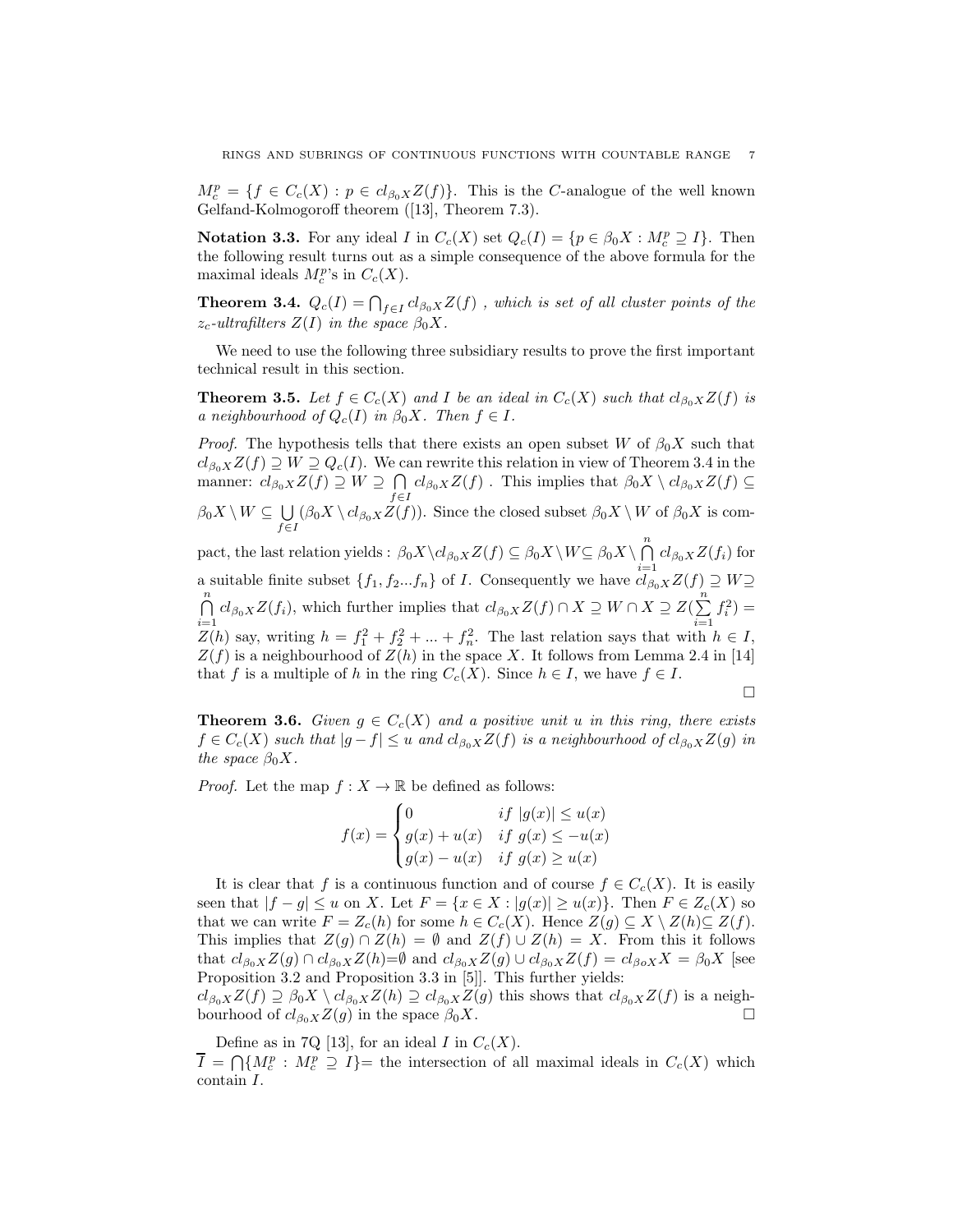**Theorem 3.7.** For any ideal I in  $C_c(X)$   $\overline{I}$  is a closed ideal in the  $m_c$ -topology and  $\overline{I} = \{g \in C_c(X) : cl_{\beta_0 X} Z(g) \supseteq Q_c(I) \}.$ 

*Proof.* It follows immediately from Theorem 3.2 that  $\overline{I}$  is a closed ideal in  $C_c(X)$ in the  $m_c$ -topology. Let  $g \in \overline{I}$ , choose  $x \in Q_c(I)$ , then  $M_c^x \supseteq I$ . Consequently  $g \in M_c^x$  and hence  $x \in cl_{\beta_0 X} Z(g)$ . This implies that  $Q_c(I) \subseteq cl_{\beta_0 X} Z(g)$ . To prove the reverse inclusion relation let  $g \in C_c(X)$  be such that  $Q_c(I) \subseteq cl_{\beta_0 X} Z(g)$ . Let  $M_c^p$  be any maximal ideal in  $C_c(X)$  containing  $I, p \in \beta_0 X$ . Then  $p \in Q_c(I)$ consequently  $p \in cl_{\beta_0 X} Z(g)$  hence  $g \in M_c^p$ . Thus  $g \in \overline{I}$ .

**Theorem 3.8.** For any ideal I in  $C_c(X)$ ,  $\overline{I}$  is essentially the closure of I in the  $m_c$ -topology.

*Proof.* It follows from the first part of Theorem 3.7 that the closure of I in the  $m_c$ topology is contained in  $\overline{I}$ . To prove the reverse containment let  $g \in \overline{I}$  and u be a positive unit of  $C_c(X)$ . It suffices to produce an  $h \in I$  such that  $|g-h| \leq u$ . Indeed from Theorem 3.6 there exists an  $h \in C_c(X)$  with  $|g-h| \le u$  such that  $cl_{\beta_0 X}Z(h)$ is a neighbourhood of  $cl_{\beta_0 X} Z(g)$  in the space  $\beta_0 X$ . But  $g \in I$  implies by Theorem 3.7 that  $cl_{\beta_0 X}Z(g) \supseteq Q_c(I)$ . Consequently  $cl_{\beta_0 X}Z(h)$  becomes a neighbourhood of  $Q_c(I)$  in  $\beta_0 X$ . Hence we get from Theorem 3.5 that  $h \in I$ .

**Corollary 3.9.** An ideal in  $C_c(X)$  is closed in the  $m_c$ -topology if and only if it is the intersection of all the maximal ideals in  $C_c(X)$  which contain it.

**Theorem 3.10.** A zero-dimensional space  $X$  is a P-space if and only if each ideal in  $C_c(X)$  is closed in the m<sub>c</sub>-topology.

*Proof.* It follows from Corollary 3.9 that each ideal I in  $C_c(X)$  is closed in the  $m_c$ -topology if and only if each ideal in  $C_c(X)$  is the intersection of all the maximal ideals in  $C_c(X)$  containing it. In view of Corollary 5.7 and Theorem 5.8 in [14], the last condition is equivalent to the requirement that X is a P-space.  $\Box$ 

Before examining the Von-Neumann regularity of the intermediate rings in the family  $\Sigma_c(X)$ , we need to further organize our machinery accordingly. A commutative ring R with unity is called reduced if 0 is the only nilpotent element of R. It is trivial that each  $A_c(X) \in \Sigma_c(X)$  is a reduced ring. In what follows all the rings that will appear will be assumed to be reduced. An ideal  $I$  (proper) in  $R$  is called a z<sup>0</sup>-ideal in R if for each  $a \in I$ ,  $\mathcal{P}_a \subseteq I$ , where  $\mathcal{P}_a$  is the intersection of all minimal prime ideals in  $R$  which contains a. We reproduce the following standard useful formula for the  $\mathcal{P}_a$  from ([7], Proposition 1.5).

**Theorem 3.11.** For each  $a \in R$ ,  $\mathcal{P}_a = \{b \in R : Ann(a) \subseteq Ann(b)\},$  where  $Ann(a) = \{c \in R : ac = 0\}$  is the annihilator of a in R. We also reproduce the following standard proposition.

**Theorem 3.12.** (Due to Kist, [17]): A prime ideal P in a ring R is a minimal prime ideal if and only if for each  $a \in P$  there exists  $b \in R \setminus P$  such that a.b is a nilpotent member of R and in particular  $a.b = 0$  if the ring R is assumed to to reduced.

*Remark* 3.13. Each element of a minimal prime ideal in  $R$  is a divisor of zero. Consequently each element of a  $z^0$ -ideal in R is a divisor of zero.

The following fact is standard and a simple proof is offered in [9] Theorem 4.1.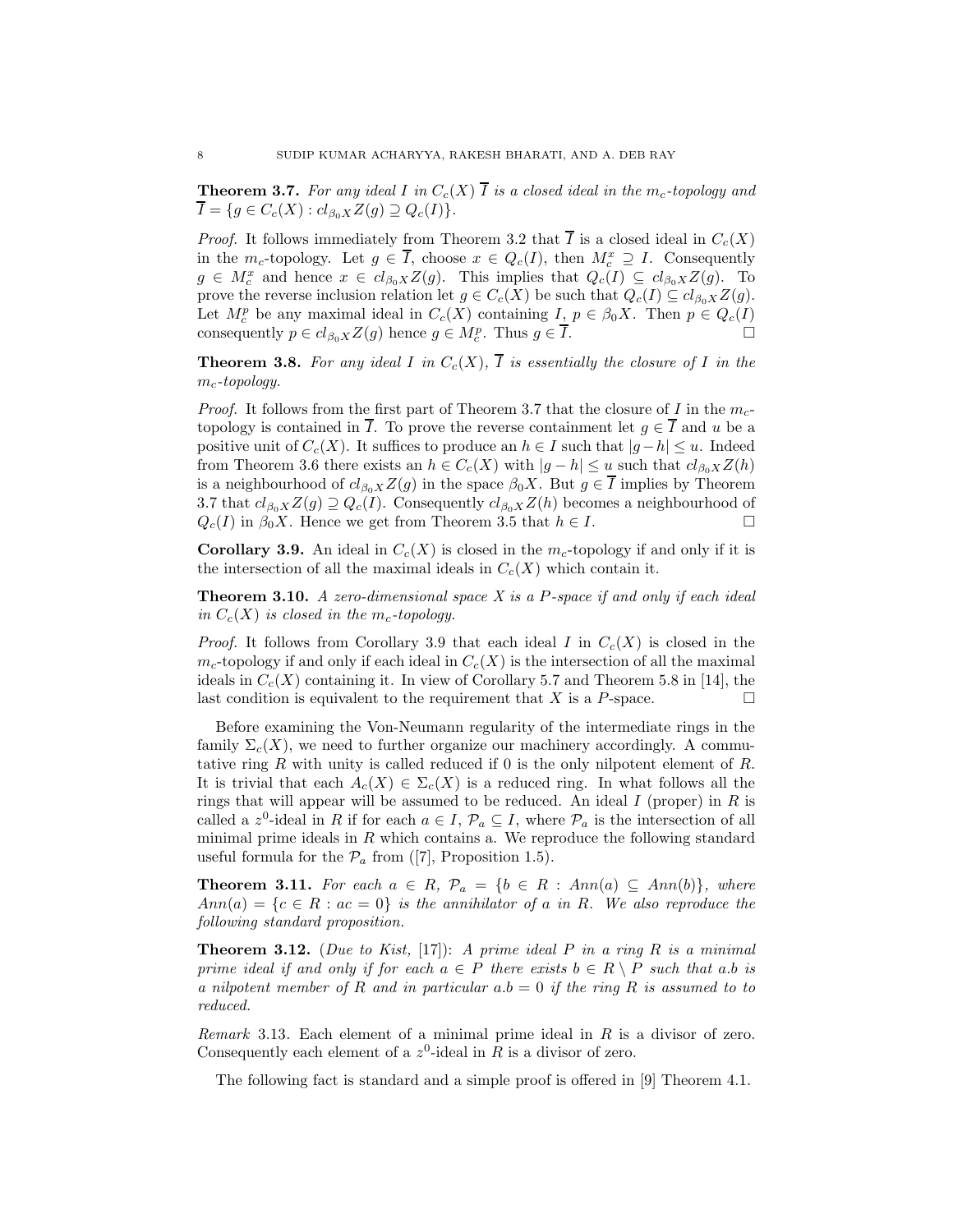**Theorem 3.14.** Each proper ideal in a Von-Neumann regular ring is a  $z^0$ -ideal.

**Theorem 3.15.** An intermediate ring  $A_c(X) \in \Sigma_c(X)$  is an absolutely convex subring of  $C_c(X)$  in the following sence: If  $|f| \le |g|$  with  $g \in A_c(X)$  and  $f \in C_c(X)$ then  $f \in A_c(X)$ . In particular  $A_c(X)$  is a lattice ordered ring.

*Proof.* since If  $|f| \le |g|$  it follows that  $\frac{f}{1+g^2}$  is a bounded function in  $C_c(X)$ . Thus  $f = \frac{f}{1+g^2}$ .  $(1+g^2) \in A_c(X)$ .

The following result tells that no intermediate ring in the family  $\Sigma_c(X)\setminus\{C_c(X)\}$ can be ever Von-Neumann regular.

**Theorem 3.16.** Suppose  $A_c(X) \in \Sigma_c(X)$  is Von-Neumann regular, then  $A_c(X)$  =  $C_c(X)$ .

*Proof.* Choose  $f \in C_c(X)$ . We shall show that  $f \in A_c(X)$ . Because of the absolute convexity of  $A_c(X)$  in  $C_c(X)$  in the last theorem it suffices to show that  $|f| \in A_c(X)$ . We shall indeed show that  $\frac{1}{1+|f|}$  is a multiplicative unit of the ring  $A_c(X)$  and that will do. Suppose towards a contradiction and let  $\frac{1}{1+|f|}$  be not a multiplicative unit of  $A_c(X)$ . It is clear because of the boundedness of the function  $\frac{1}{1+|f|}$  over X that  $\frac{1}{1+|f|} \in A_c(X)$ . Therefore the principle ideal  $\langle \frac{1}{1+|f|} \rangle = I$  in  $A_c(X)$ generated by this function is a proper ideal and is hence by Theorem 3.14 a  $z^0$ ideal in  $A_c(X)$ . It follows from Remark 3.13 that  $\frac{1}{1+|f|}$  is a divisor of zero in  $A_c(X)$ -a contradiction.

Since a zero-dimensional space X is a P-space if and only if  $C_c(X)$  is Von-Neumann regular (Corollary 5.7, [14]), the following proposition is immediate from the above theorem.

**Theorem 3.17.** Let X be a P-space . Then  $A_c(X) \in \Sigma_c(X)$  is Von-Neumann reular if and only if  $A_c(X) = C_c(X)$ .

4. ALMOST P-SPACES X VIS-A-VIS THE  $z^0$ -IDEALS IN  $A_c(X)$ .

Since the  $z^0$ -ideals in  $A_c(X)$  are all divisors of zero, the following formula to determine them will be needed from time to time.

**Theorem 4.1.** An  $f \in A_c(X)$  is a divisor of zero in this ring if and only if  $Int_XZ(f) \neq \emptyset$ .

*Proof.* Suppose  $f \in A_c(X)$  is a divisor of zero. Then  $f \neq 0$  and there exists  $g \neq 0$  in  $A_c(X)$  such that  $fg = 0$ . This shows that  $Z(f) \cup Z(g) = X$  and hence  $X - Z(g) \subseteq Z(f)$ . As  $X \setminus Z(g)$  is a non-empty open set in X, it follows that  $Int_XZ(f) \neq \emptyset$ .

Conversely let  $Int_XZ(f) \neq \emptyset$ . Choose p from this nonempty set. Since X is zerodimensional, functions in  $C_c(X)$  with their range contained in [0, 1] can separate points and closed sets in X (Proposition 4.4, [14]). Therefore there exists  $g \in C_c(X)$ such that  $g(p) = 1$  and  $g(X \setminus Int_X Z(f)) = 0$ . It is clear that  $f.g = 0$  and  $g \neq 0$ . Thus f is divisor of zero in  $A_c(X)$ .

The next proposition will also be useful to us: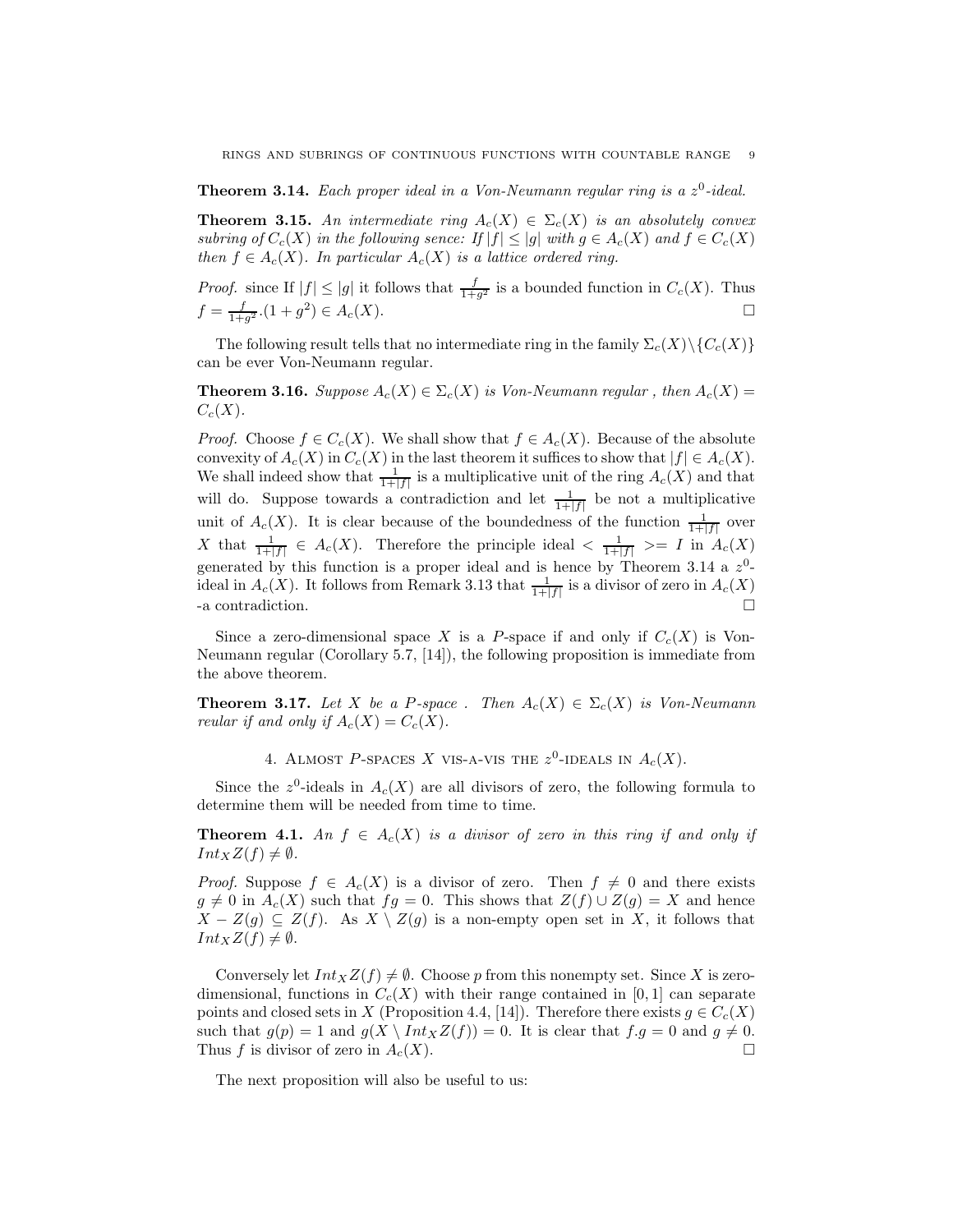**Theorem 4.2.** Let X be zero-dimensional and  $f, g \in A_c(X)$ . Then  $Int_X Z(f) \subseteq$  $Int_XZ(g)$  if and only if  $Ann(f) \subseteq Ann(g)$  in the ring  $A_c(X)$ .

*Proof.* Let  $Int_XZ(f) \subseteq Int_XZ(g)$ . Choose  $h \in Ann(f)$ , then  $hg = 0$ . This implies that  $X \setminus Z(h) \subseteq Z(f)$ , which further implies that  $X \setminus Z(h) \subseteq Int_X Z(f) \subseteq$  $Int_XZ(g) \subseteq Z(g)$ . Hence g.h = 0 i.e.,  $h \in Ann(g)$ . Thus  $Ann(f) \subseteq Ann(g)$ .

Conversely let  $Ann(f) \subseteq Ann(g)$ . It is sufficient to check that  $Int_X Z(f) \subseteq Z(g)$ . If possible let there exist a point  $p \in Int_X Z(f) \setminus Z(g)$ . Since X is zero-dimensional, there exists an  $h \in C_c^*(X) \subseteq A_c(X)$  such that  $h(p) = 1$  and  $h(X \setminus Int_X Z(f)) = 0$ . It follows that  $h.f = 0$  i.e.,  $h \in Ann(f)$  but  $h(p)g(p) \neq 0$ . So that  $h.g \neq 0$  and hence  $h \notin Ann(q)$ . This is a contradiction.

A combination of Theorem 3.10 and Theorem 4.2 yields the following result:

**Theorem 4.3.** For any  $f \in A_c(X)$   $\mathcal{P}_f = \{g \in A_c(X) : Ann(f) \subseteq Ann(g)\} = \{g \in A_c(X) : Ann(f) \subseteq Ann(g)\}$  $A_c(X)$ :  $Int_XZ(f) \subseteq Int_XZ(g)$ .

We recall that  $\mathcal{P}_f$  is the intersection of all the minimal prime ideals in  $A_c(X)$ which contain  $f$ . Before taking up the problem of characterizing almost  $P$ -spaces X via  $z^0$ -ideals in  $C_c(X)$ , we need to recall the notion of z-ideal in an arbitrary commutative ring R with unity.

**Definition 4.4.** An ideal I in R is called a z-ideal in R if for each  $a \in I$ ,  $M_a \subseteq I$ , here  $M_a$  is the intersection of all maximal ideals in R containing a. Evidently each maximal ideal in R is a z-ideal. This notion of z-ideal is consistent with the notion of z-ideals in  $C(X)$ . (See 4A, [13])

The following result identifies z-ideals and  $z_c$ -ideals in  $C_c(X)$ . An ideal I in  $C_c(X)$  is called a z<sub>c</sub>-ideal in [14] if whenever  $Z(f) \in Z_c(I) = \{Z(g) : g \in I\}, f \in$  $C_c(X)$ , then  $f \in I$ .

**Theorem 4.5.** Let X be zero-dimensional . Then an ideal I in  $C_c(X)$  is a z-ideal if and only if it is a  $z_c$ -ideal.

*Proof.* Let I be a  $z_c$ -ideal in  $C_c(X)$ . Let  $f \in I$  and  $g \in M_f$ , this means that if for  $p \in \beta_0 X$ ,  $f \in M_c^p$  then  $g \in M_c^p$ . This implies that  $cl_{\beta_0 X}Z(f) \subseteq cl_{\beta_0 X}Z(g)$ , which further implies on taking intersection with X that  $Z(f) \subseteq Z(g)$ . Since  $f \in I$  and I is a  $z_c$ -ideal in  $C_c(X)$  it follows that  $g \in I$ . Thus  $M_f \subseteq I$  and hence I is a z-ideal in  $C_c(X)$ .

Conversely let I be a z-ideal in  $C_c(X)$ ,  $f \in I$  and  $Z(f) \subseteq Z(g)$  with  $g \in C_c(X)$ . We have to show that  $g \in I$ . Since I is a z-ideal in  $C_c(X)$  it suffices to show that  $g \in M_f$ . So let  $M_c^p$  be any maximal ideal in  $C_c(X)$  it suffices to show that  $g \in M_f$ . So let  $M_c^p$  be any maximal ideal in  $C_c(X)$ ,  $p \in \beta_0 X$  which contains f, we have to show that  $g \in M_c^p$ . Indeed  $f \in M_c^p$  implies that  $p \in cl_{\beta_0 X} Z(f)$  which further implies that  $p \in cl_{\beta_0 X} Z(g)$  hence  $g \in M_c^p$ . Thus altogether I becomes a  $z_c$ -ideal in  $C_c(X)$ .

We next establish the countable analogue of the well-known fact  $3.11(b)$  in [13].

**Theorem 4.6.** Let K be a compact set contained in a  $G_{\delta}$ -set G in a zero-dimensional Hausdorff space X. Then there exists  $Z \in Z_c(X)$  such that  $K \subseteq Z \subseteq G$ .

*Proof.* We can write  $G = \bigcap^{\infty}$  $\bigcap_{n=1} G_n$ , where each  $G_n$  is open in X. Since  $K \subset X$  and  $K\backslash G_n$  are disjoint closed set in X with K compact, hence by proposition 4.3 in [14],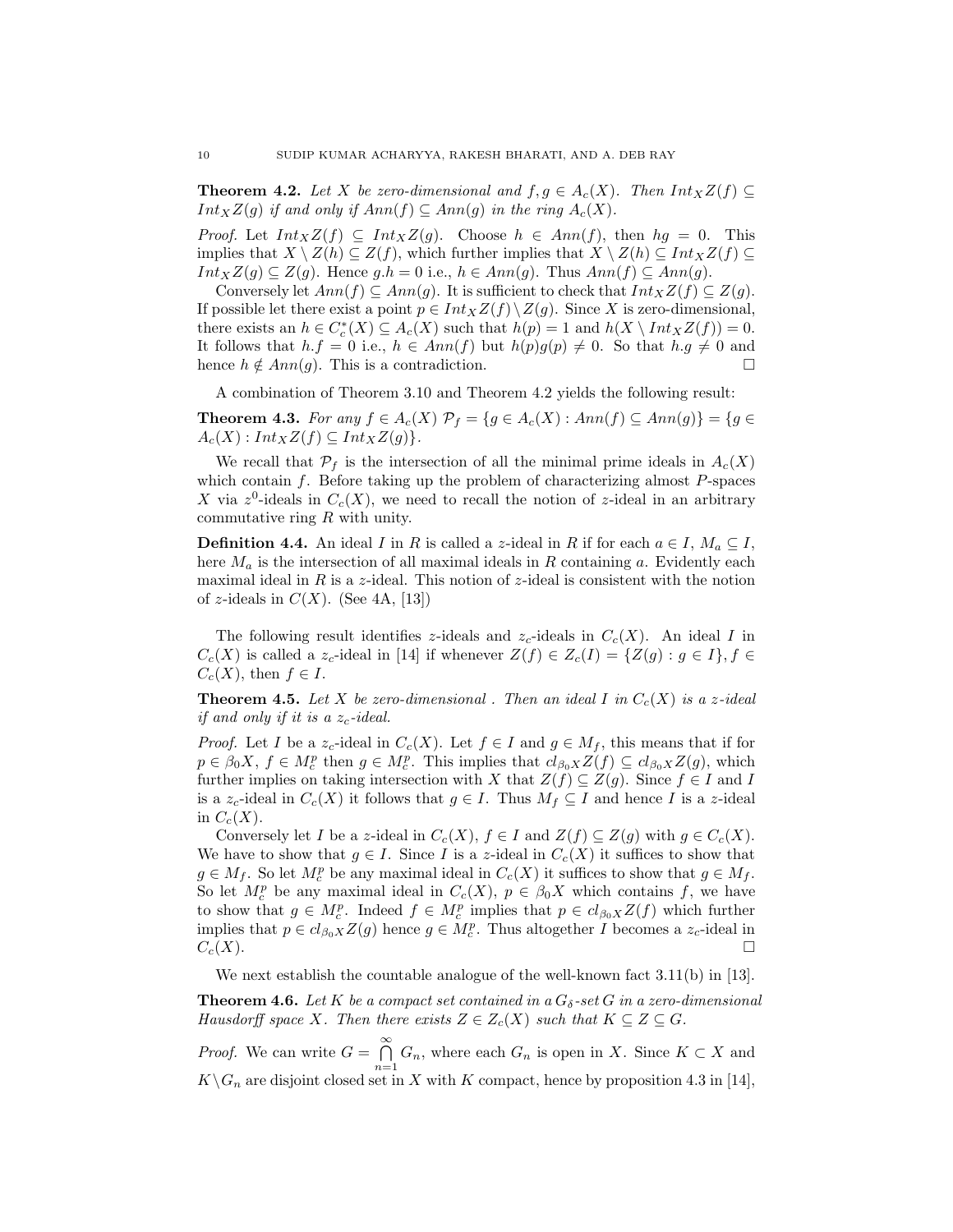there exists an  $f_n \in C_c(X)$  such that  $f_n(K) = 0$  and  $f \in (X \backslash G_n) = 1$ . This implies that  $K \subseteq \bigcap^{\infty}$  $\bigcap_{n=1} Z(f_n) \subseteq G$ . Since  $Z_c(X)$  is closed under countable intersection by Lemma 2.2(a) in [5], it follows that  $\bigcap_{n=1}^{\infty} Z(f_n) = Z(f)$  for some  $f \in C_c(X)$ . This implies that  $K \subseteq Z(f) \subseteq G$ .

Before seriously embarking on almost P-spaces, we introduce the following localized version of this requirement.

**Definition 4.7.** A point  $p \in X$  is called an almost P-point on X if for any zero set Z in X containing p,  $Int_X Z \neq \emptyset$ . Thus X is an almost P-space if and only if each point on  $X$  is an almost  $P$ -point.

**Theorem 4.8.** The following statements are equivalent for a point  $p$  on a zerodimensional Hausdorff space X.

- (1)  $p$  is an almost  $P$ -point on  $X$ .
- (2) For any any  $G_{\delta}$ -set G containing p,  $Int_X G \neq \emptyset$ .
- (3) For any  $Z \in Z_c(X)$  containing p,  $Int_X Z \neq \emptyset$ .

*Proof.* (1)  $\implies$  (3) and (2)  $\implies$  (1) are trivial.  $(3) \implies (2)$ : Let  $(3)$  hold. Let G be a  $G_{\delta}$  set in X containing p. Then by Theorem 4.6, there exists  $Z \in Z_c(X)$  such that  $p \in Z \subset G$ . Since  $Int_X Z \neq \emptyset$  it follows from

**Corollary 4.9.** A zero-dimensional space  $X$  is an almost  $P$ -space if and only if for any nonempty  $Z \in Z_c(X)$ ,  $Int_X Z \neq \emptyset$ .

(3) that  $Int_X G \neq \emptyset$ .

We are now ready to offer the following comprehensive theorem giving several characterization of almost P-space.

**Theorem 4.10.** The following statements are equivalent for a zero-dimensional space X.

- $(1)$  X is almost P.
- (2) Every maximal ideal in  $C_c(X)$  is a  $z^0$ -ideal.
- (3) Every fixed maximal ideal in  $C_c(X)$  is a  $z^0$ -ideal.
- (4) Every z-ideal in  $C_c(X)$  is a z<sup>0</sup>-ideal.

*Proof.* (1)  $\implies$  (2): Let X be almost P-space and M be a maximal ideal in  $C_c(X)$ . Then we can write  $M = M_c^p = \{f \in C_c(X) : p \in cl_{\beta_0 X} Z(f)\}\$  for some point  $p \in \beta_0 X$ . Choose  $f \in M$  we shall show that  $\mathcal{P}_f \subseteq M$  and hence M is a z<sup>0</sup>-ideal in  $C_c(X)$ . So let  $g \in \mathcal{P}_f$ . Then from Theorem 4.3 we get  $Int_X Z(f) \subseteq Int_X Z(g)$ . But since X is almost  $P$ , each zero set in X is regular closed see [18]. This implies that  $Z(f) = cl_X(Int_X Z(f)) \subseteq cl_X(Int_X Z(g)) = Z(g)$ . But  $f \in M$  implies that  $p \in cl_{\beta_0 X} Z(f)$ , consequently  $p \in cl_{\beta X} Z(g)$  and hence  $g \in M_c^p = M$ . Thus  $\mathcal{P}_f \subseteq M$ .  $(2) \implies (3)$ : is trivial.

 $(3) \implies (1)$ : Let  $(3)$  be true. It is sufficient to show in view of Corollary 4.9 that, for a non-empty  $Z \in Z_c(X)$ ,  $Int_X Z \neq \emptyset$ . Indeed  $Z = Z(f)$  for some  $f \in C_c(X)$ . Choose a point  $p \in Z$ , then  $f \in M_{p,c} = \{g \in C_c(X) : g(p) = 0\}$ . Now by (3),  $M_{p,c}$ is a  $z^0$ -ideal, consequently by Remark 3.13, f is a divisor of zero in  $C_c(X)$ . This implies by Theorem 4.1 that,  $Int_XZ(f) \neq \emptyset$ .

(4)  $\implies$  (2): is trivial because each maximal ideal in a ring R is a z-ideal.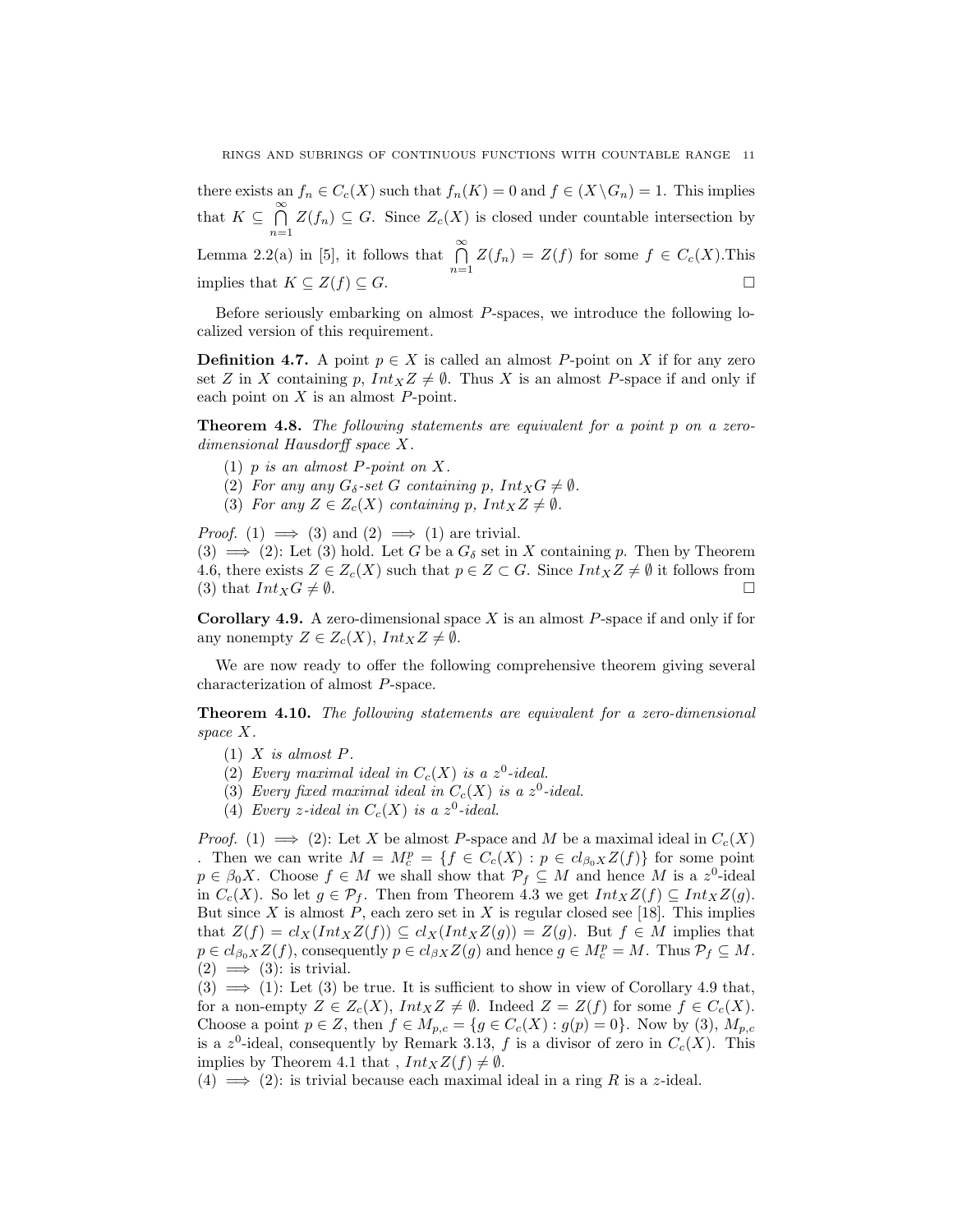(1)  $\implies$  (4): Let X be almost P-space and I be a z-ideal in  $C_c(X)$ . Then by Theorem 4.5, I is a  $z_c$ -ideal in  $C_c(X)$ . Let  $f \in I$  we need to verify that  $\mathcal{P}_f \subseteq I$  in order to show that I is a z<sup>0</sup>-ideal in  $C_c(X)$ . Choose  $g \in \mathcal{P}_f$  then it follows from Theorem 4.3 that  $Int_XZ(f) \subseteq Int_XZ(g)$ . As X is almost P we can therefore write:  $Z(f) = cl_X(Int_X Z(f)) \subseteq cl_X(Int_X Z(g)) = Z(g)$ . Since  $f \in I$  and I is a  $z_c$ -ideal, it follows that  $g \in I$ . Thus  $\mathcal{P}_f \subseteq I$ .

We now show that on choosing  $A_c(X) \in \Sigma_c(X) \setminus \{C_c(X)\}\$  Theorem 4.10 can not be improved by writing that  $X$  is almost  $P$  if and only if each maximal ideal in  $A_c(X)$  is a z<sup>0</sup>-ideal (respectively each z-ideal in  $A_c(X)$  is a z<sup>0</sup>-ideal).

**Theorem 4.11.** Let  $A_c(X)$  be an intermediate ring in  $\Sigma_c(X)$  properly contained in  $C_c(X)$ . Then there exists a maximal ideal M in  $A_c(X)$  which is not a  $z^0$ -ideal (clearly M is also a z-ideal in  $A_c(X)$  which is not a  $z^0$ -ideal).

*Proof.* We select  $f \in C_c(X)$  such that  $f \notin A_c(X)$ . Take  $g = \frac{1}{1+|f|}$ , then  $g \in$  $C_c^*(X) \subseteq A_c(X)$ . It follows from absolute convexity of  $A_c(X)$  in  $C_c(X)$  (Theorem 3.15) that  $1 + |f| \notin A_c(X)$ . Hence g is not invertible in  $A_c(X)$ . So there exists a maximal ideal M in  $A_c(X)$  such that  $g \in M$ . Since g is not a divisor of zero in  $A_c(X)$  (Theorem 4.1). It follows from Remark 3.13 that M is not a  $z^0$ -ideal in  $A_c(X)$ .

Theortem 4.10 and Theorem 4.11 combined together yield the following characterization of  $C_c(X)$  among members of  $\Sigma_c(X)$ .

**Theorem 4.12.** Let  $X$  be almost  $P$ . Then the following three statements are equivalent for an  $A_c(X) \in \Sigma_c(X)$ .

- (1) Each maximal ideal of  $A_c(X)$  is a  $z^0$ -ideal
- (2) Each z-ideal of  $A_c(X)$  is a z<sup>0</sup>-ideal
- (3)  $A_c(X) = C_c(X)$ .

Compare with similar kind of characterizations in [9],[22], [23].

5. PSEUDOCOMPACT SPACES X VIA  $U_c$ -topologies/m<sub>c</sub>-topologies on  $C_c(X)$ 

Notation 5.1. For  $f \in C_c(X)$  and  $\epsilon > 0$  in R. Let  $U_c(f, \epsilon) = \{g \in C_c(X)$ :  $Sup_{x\in X}|f(x)-g(x)|<\epsilon$ 

It is easy to check that the family {  $U_c(f, \epsilon) : f \in C_c(X), \epsilon > 0$ } is an open base for some topology on  $C_c(X)$  which we call the  $U_c$ -topology on  $C_c(X)$  and  $C_c(X)$ becomes an additive topological group in this topology. The following proposition shows that  $C_c(X)$  neither a topological ring nor a topological vector space unless X is pseudocompact.

**Theorem 5.2.** For a zero-dimensional Hausdorff space  $X$ , the following statements are equivalent:

- (1) X is pseudocompact.
- (2)  $C_c(X)$  with  $U_c$ -topology is a topological ring.
- (3)  $C_c(X)$  with  $U_c$ -topology is a topological vector space.
- (4) The set W of all units in  $C_c(X)$  is open in  $U_c$ -topology.

*Proof.* First assume that X is pseudocompact ie;  $C_c(X) = C_c^*(X)$ . Then the  $U_C$ topology on  $C_c(X)$  coincides with the uniform norm topology on it and  $C_c(X)$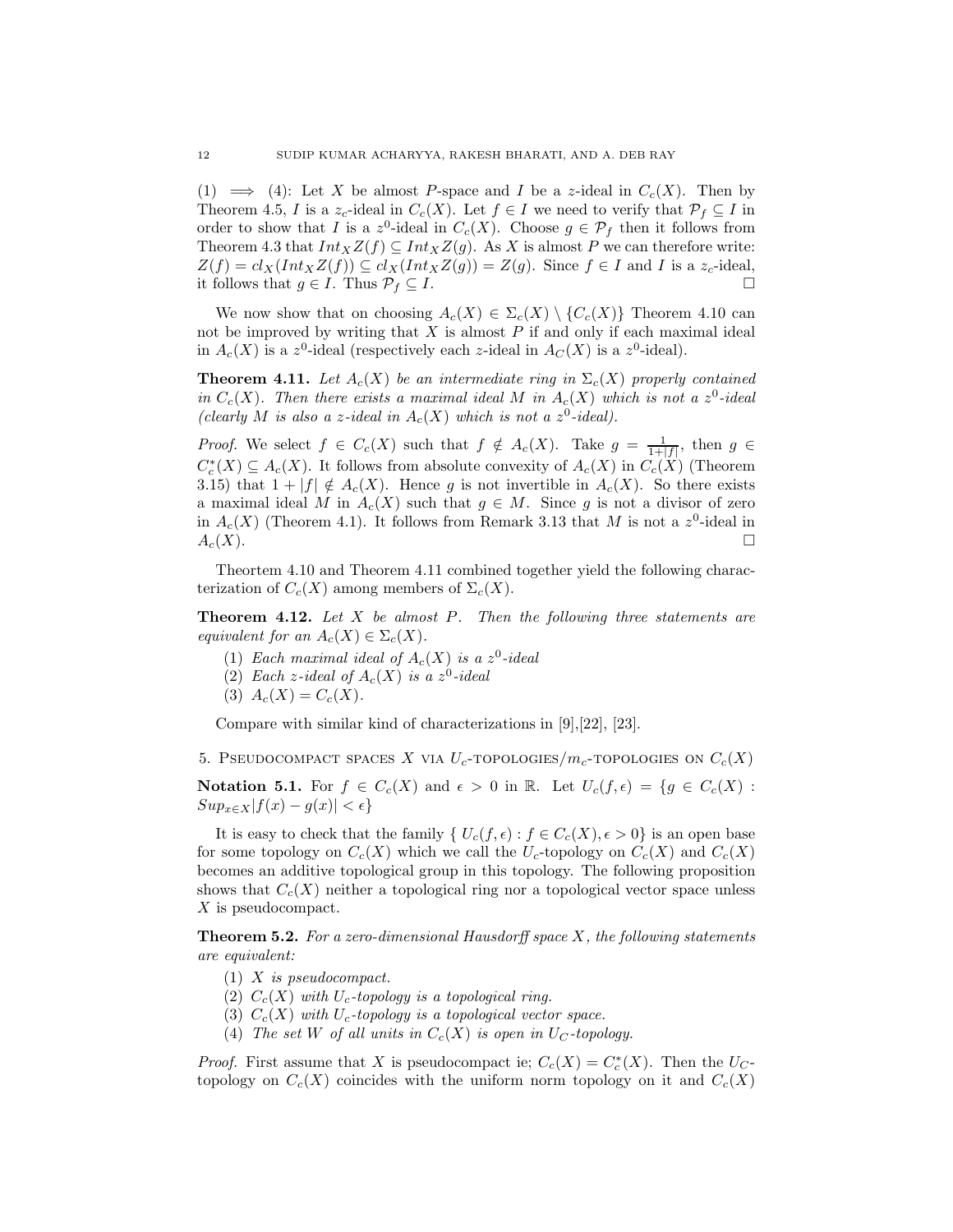becomes a real normed algebra. It is a standard result in Functional Analysis that a real normed algebra is a topological ring as well as a real topological vector space, where the units W make an open subset of  $C_c(X)$ . Conversely, let X be not pseudocompact. Then there exists an  $f \in C_c(X) \setminus C_c^*(X)$  with  $f \geq 1$ . Take  $g = \frac{1}{f}$ . Then  $g \in C_c^*(X)$  and it takes values arbitrarily near to zero on X. We note that for arbitrary  $\epsilon > 0$ ,  $\delta > 0$  in  $\mathbb{R}$ ,  $\frac{\epsilon}{2}$  (the constant function on X with value  $\frac{\epsilon}{2} \in U_c(0, \epsilon)$  and  $f \in U_c(f, \delta)$  while  $\frac{\epsilon}{2} f \notin U_c(0, 1)$ . This proves that the function:  $C_C(X) \times C_c(X) \to C_C(X)$  defined as follows  $(k, l) \to k.l$  is not continuous at the point  $(0, f)$ . It can be proved analogously that the scalar multiplication function:

$$
\mathbb{R} \times C_c(X) \to C_c(X) (r, f) \mapsto r.f
$$

is not continuous at  $(0, f)$ . Thus  $C_c(X)$  neither a topological ring nor a topological vector space over R.

Finally we observe that g is a unit of  $C_c(X)$  i.e;  $g \in W$ . To show that W is not an open set we shall show that g is not an interior point of W. Choose  $\epsilon > 0$  in R. Since g takes values arbitrarily near to zero on X, there exists  $a \in X$  such that  $0 < g(a) < \epsilon$ . Take  $h = g - g(a)$ , then  $h \in C_c(X)$  and  $h \in U_c(g, \epsilon)$  but h is not a unit of  $C_c(X)$  as  $h(a) = 0$ . Thus  $U_c(g, \epsilon)$  is not a subset of W and hence g is not an interior point of W.

As in the classical scenario with  $C(X)$  (see 2N, [13]) it is easy to observe that the relative topology on  $C_c^*(X)$  induced by the  $m_c$ -topology on  $C_c(X)$  is finer that the uniform norm topology on  $C_c^*(X)$ . The following proposition says that these two topologies coincide when and only when X is pseudocompact.

Theorem 5.3. The following two statements are equivalent for a Hausdorff zerodimensional space X.

- (1) X is pseudocompact.
- (2) The relative  $m_c$ -topology on  $C_c^*(X)$  is identical to the uniform norm topology on it.

*Proof.* First assume that  $X$  is pseudocompact. In view of the above observations, it is sufficient to show that that relative  $m_c$ -topology  $C_c^*(X)$  is weaker than the uniform norm topology. Choose  $f \in C_c^*(X)$  and a positive unit u of this ring. Then u is bounded away from zero so that we can write  $u(x) \geq \lambda$  for all  $x \in X$  for some  $\lambda > 0$ . It follows that the closed ball  $\{g \in C_c^*(X)) : ||f - g|| \leq \lambda\}$  centered at f with radius  $\lambda$  in the norm topology is contained in  $M(f, u)$  and we are through.

To prove the converse let  $X$  be not pseudocompact. To show that the relative  $m_c$ -topology on  $C_c^*(X)$  is not the same as the uniform norm topology on it, we shall show that  $C_c^*(X)$  in the former topology is not a topological vector space, Since X is not pseudocompact there exists  $k \in C_c^*(X)$  such that k is a positive unit of  $C_c(X)$  which takes values arbitrarily near to zero on X. It follows that there does not exist any pair of distinct real numbers r, s with  $|\underline{r} - \underline{s}| \leq k$  on X. Hence for any  $r \in \mathbb{R}, M(r, k) \cap \{s : s \in \mathbb{R}\} = \{r\}$  in other words the set of all constant functions in  $C_c^*(X)$  is a discrete subset of  $C_c^*(X)$  in the relative  $m_c$ -topology. Consequently the scalar multiplication map:  $\mathbb{R} \times C^*(X) \to C^*(X)$  defined as follows  $(r, f) \to r.f$ is not continuous at the points like  $(r, s)$  with  $r, s \in \mathbb{R}$ , here s stands for for the constant function with value  $'s'$  on  $X$ .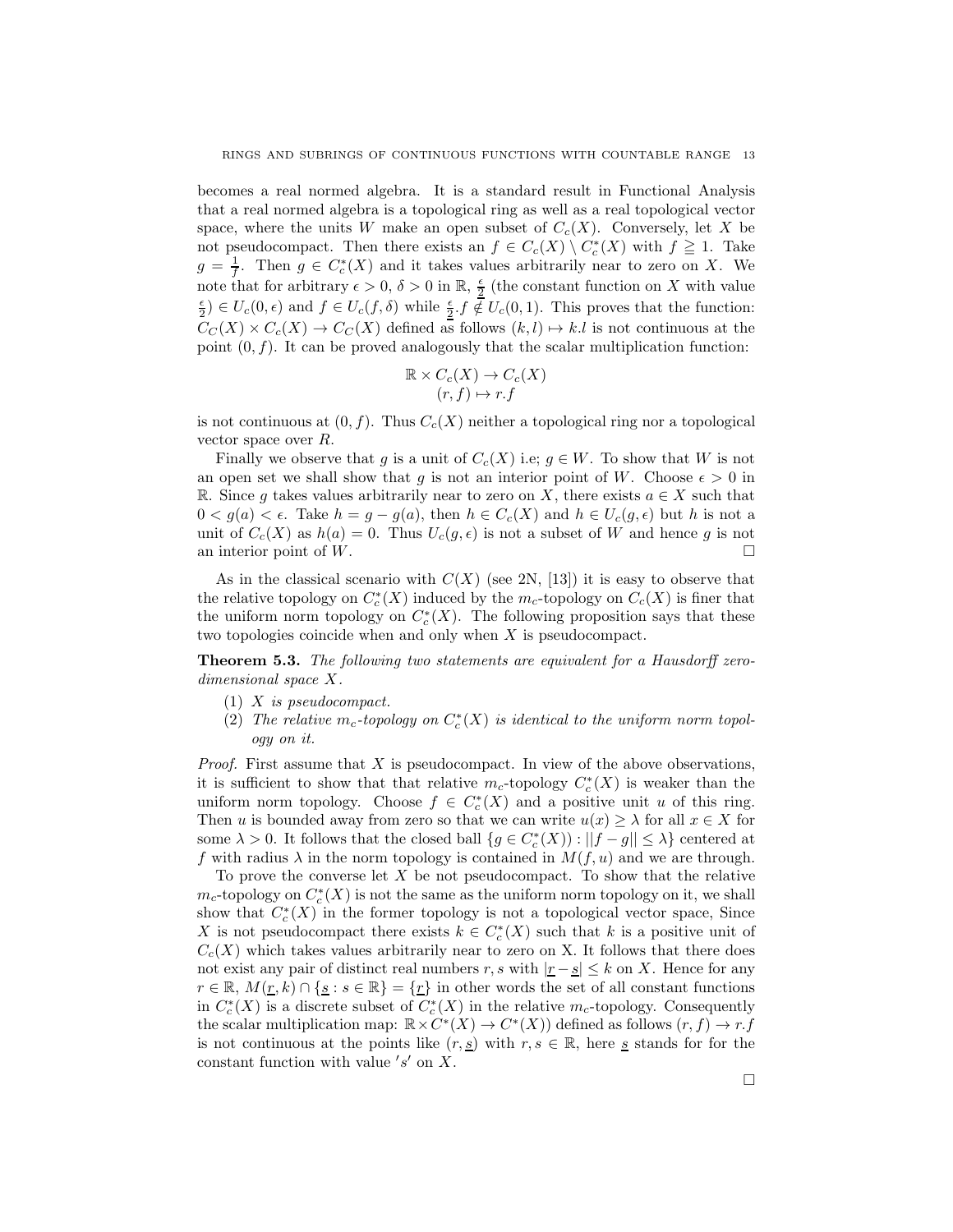### 6. QUESTIONS OF NOETHERIANNESS/ARTINIANNESS ABOUT  $C_c(X)$  and their chosen subrings.

A commutative ring  $R$  (with or without identity) is called Noetherian/Artinian if any ascending sequence of ideals  $I_1 \subseteq I_2 \subseteq \dots \subseteq I_n$  descending sequence of ideals  $I_1 \supseteq I_2 \supseteq \dots$  terminates at a finite stage. It is established in [2] that for a Tychonoff space X,  $C(X)$  (respectively  $C^*(X)$ ) is never Noetherian and also never Artinian unless  $X$  is a finite set. Noetherianness  $/$  Artinianness of a selected class of subrings of  $C(X)$  are also examined in [2]. In the present section our intention is to record the appropriate counterparts of the problems dealt in [2] in the context of the rings  $C_c(X)$  and  $C_c^*(X)$  for a zero-dimensional Hausdorff space X.

A family  $P$  of closed set in  $X$  is called an ideal of closed sets if

- (1)  $A \in \mathcal{P}, B \in \mathcal{P} \implies A \cup B \in \mathcal{P}$  and
- (2)  $A \in \mathcal{P}$  and  $K \subseteq A$  with K closed in  $X \implies K \in \mathcal{P}$

Notation 6.1. Let  $\Omega(X)$  stand for the family of all ideals of closed sets in X with  $\mathcal{P} \in \Omega(X)$ . We associate the following two subrings of  $C(X)$ :

 $C_{\mathcal{P}}(X) = \{f \in C(X) : cl_X(X \setminus Z(f)) \in \mathcal{P}\}\$ and

 $C_{\infty}^{\mathcal{P}}(X) = \{f \in C(X) : \text{for each } n \in \mathbb{N}, \{x \in X : |f(x)| \geq \frac{1}{n}\} \in \mathcal{P}\}\$  with  $C_{\mathcal{P}}(X)$  a zideal in  $C(X)$ . X is called locally P if each point  $x \in X$  has an open neighbourhood W with its closure lying on  $P$ . Thus the local  $P$  condition reduces to local compactness if P is the ideal of all compact sets in X and in this case  $C_{\mathcal{P}}(X) = C_K(X)$ and  $C_{\infty}^{\mathcal{P}}(X) = C_{\infty}(X)$ . For more information on ideal related problems we refer the articles [3],[4].

The following result is standard and is recorded in [2], Lemma 2.1.

**Lemma 6.2.** For any finitely many commutative rings  $R_1, R_2, ... R_n$  each with identity, ideals of the direct product  $R_1 \times R_2 \times ... \times R_n$  are precisely of the form:  $J_1 \times J_2 \times ... \times J_n$  where for  $j = 1, 2, ...n$ ,  $J_j$  is an ideal in  $R_j$ .

We record the following convenient version of the local  $P$  condition for a zerodimensional space X.

**Theorem 6.3.** For a zero-dimensional Hausdorff space  $X$ , the following statements are equivalent:

- $(1)$  X is locally  $\mathcal P$
- (2)  $\{Z(f) : f \in C_{\mathcal{P}}(X) \cap C_c(X)\}\$ is a base for the closed sets in X.
- (3)  $\{Z(f) : f \in C^{\mathcal{P}}_{\infty}(X) \cap C_c(X)\}$  is a closed base for X.
- (4)  $\{Z(f) : f \in C_{\mathcal{P}}(X) \cap C_c^*(X)\}$  is a closed base for X.
- (5)  $\{Z(f) : f \in C^{\mathcal{P}}_{\infty}(X) \cap C_c^*(X)\}\$ is a closed base for X.

We omit the proof of this theorem, which can be done by closely following the arguments and making some necessary modifications in the proof of Theorem 4.3 in [2]. We are now ready to enunciate the main theorem in this section.

**Theorem 6.4.** Let  $\mathcal{P} \in \Omega(X)$  where X is a zero-dimensional Hausdorff space which is further locally  $P$ . Then the following statements are equivalent:

- (1)  $C_{\mathcal{P}}(X) \cap C_c(X)$  is a Noetherian Ring.
- (2)  $C_{\mathcal{P}}(X) \cap C_c(X)$  is an Artinian Ring.
- (3)  $C_{\infty}^{\mathcal{P}}(X) \cap C_c(X)$  is a Noetherian Ring.
- (4)  $C_{\infty}^{\mathcal{P}}(X) \cap C_c(X)$  is an Artinian Ring.
- (5)  $X$  is a finite set.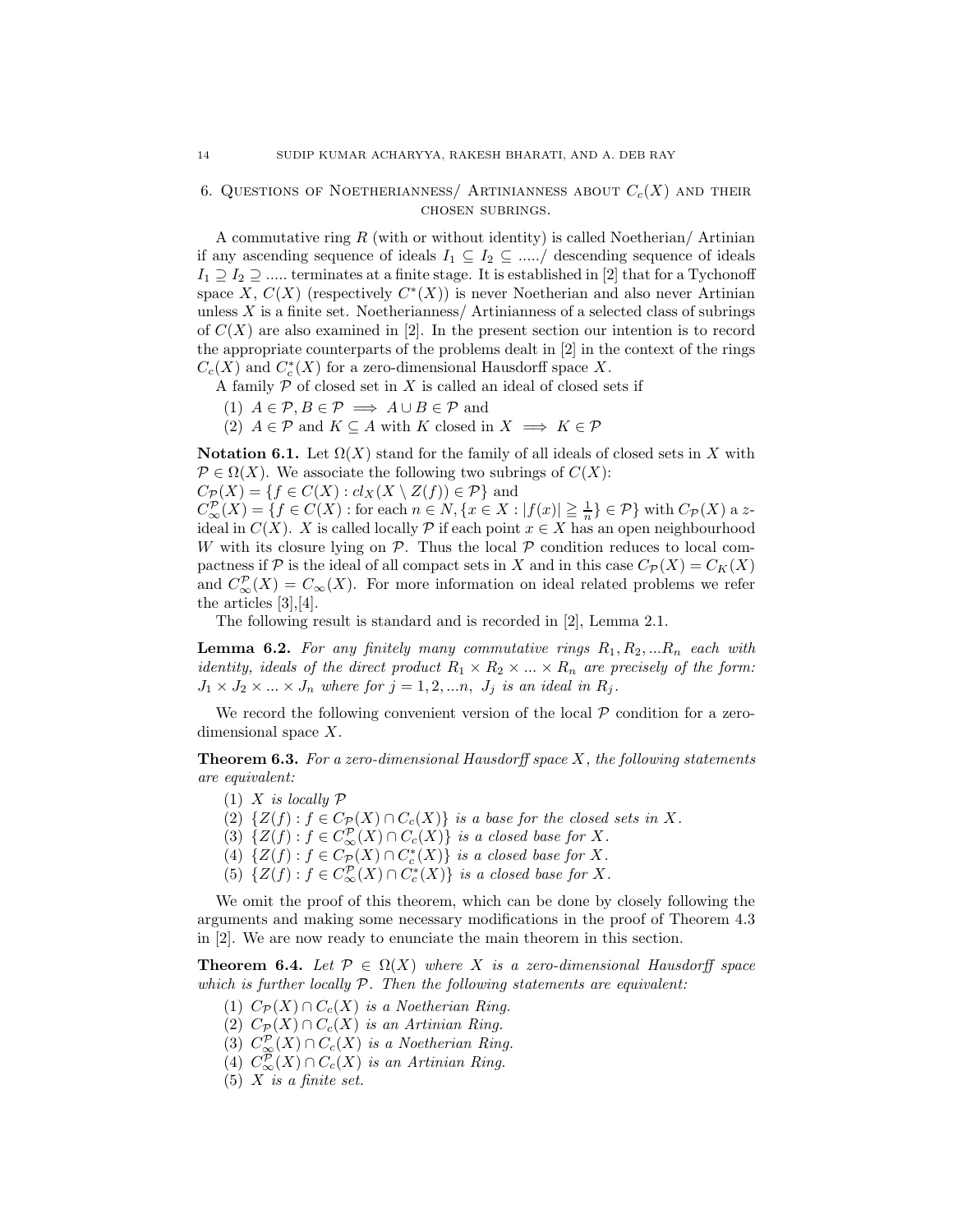The proof can be accomplished by making a close introspection of the reasonings made in the proof of the Theorem 1.1 in [2]. Nevertheless to make the article selfcontained and to highlight a few important remarks regarding the possible dearth of Noetherian Rings/ Artinian rings lying between  $C_c^*(X)$  and  $C_c(X)$ , we wish to provide an alternatively framed regorous proof of the above theorem.

Proof of the Theorem 6.4: First assume that  $X$  is a finite set with  $'n'$  elements. Then since X is Hausdorff it becomes a discrete space. Consequently  $C(X) = \mathbb{R}^X$ , which is isomorphic to direct product of  $\mathbb{R} \times \mathbb{R} \times ... \times \mathbb{R}$  (*n* times). On the other hand since X is locally P it follows that  $C_{\mathcal{P}}(X) = C_{\infty}^{\mathcal{P}}(X) = C_c(X) = C(X)$ consequently  $C_{\mathcal{P}}(X) \cap C_c(X) = C_{\infty}^{\mathcal{P}}(X) \cap C_c(X) = C_c(X) = C(X)$ . Since the field R has just 2 ideals, it follows from Lemma 6.2 that  $C(X)$  has just  $2^n$  many ideals. Hence the rings  $C_{\mathcal{P}}(X) \cap C_c(X)$  and  $C_{\infty}^{\mathcal{P}}(X) \cap C_c(X)$  are both Noetherian and Artinian.

Conversely, let X be an infinite set. We shall show that thae ring  $C_{\mathcal{P}}(X) \cap C_c(X)$ is not a Noetherian ring. Analogous arguments can be made to show that  $C_{\mathcal{P}}(X) \cap$  $C_c(X)$  is not an Artinian ring and nor is the ring  $C_{\infty}^{\mathcal{P}}(X) \cap C_c(X)$  Noetherian or Artinian. As X is an infinite Hausdorff space it contains a copy of  $\mathbb{N}$  (0.13, [13]), So for each  $k \in \mathbb{N}$  there exists an open set  $W_k$  in X such that  $W_k \cap \mathbb{N} = \{k\}$ . Since X is locally P and zero-dimensional, we can employ Theorem 6.3 to find for each  $k \in \mathbb{N}$ , an  $f_k \in C_{\mathcal{P}}(X) \cap C_c(X)$  such that  $k \in X \setminus Z(f_k) \subset W_k$ ....(1). We now assert that the ideal  $I = \langle f_1, f_2, ... f_k, ...\rangle$  generated by these  $f'_k s$  in the ring  $C_{\mathcal{P}}(X) \cap C_c(X)$ can not be finitely generated and hence  $C_{\mathcal{P}}(X) \cap C_c(X)$  is not Noetherian.(A ring R is Noetherian if and only if each ideal in R is finitely generated: A standard result).

Proof of the assertion: Choose  $n \in N$ . We show that the ideal  $\langle f_1, f_2, ... f_n \rangle \subsetneq I$ and that will do. Indeed from (0) and (1) it follows that  $f_{n+1}(n+1) \neq 0$ , while  $f_1(n + 1) = f_2(n + 1) = ... = f_n(n + 1) = 0$ . Thus there do not exist functions  $l_1, l_2, ... l_n \in C_{\mathcal{P}}(X) \cap C_c(X)$  for which we can write:  $f_{n+1} = l_1 f_1 + l_2 f_2 + ... l_n f_n$ . Hence  $f_{n+1} \in I \setminus \langle f_1, f_2, ... f_k, ... \rangle$ .

Remark 6.5. Since for any  $P \in \Omega(X)$ ,  $C_{\mathcal{P}}(X) \subseteq C_{\infty}^{\mathcal{P}}(X)$  an easy verification, it follows from Theorem  $6.3$  that for any prescribed ring  $R$  lying either between  $C_{\mathcal{P}}(X) \cap C_c(X)$  and  $C_{\infty}^{\mathcal{P}}(X) \cap C_c(X)$  or between  $C_{\mathcal{P}}(X) \cap C_c(X)$  and  $C_{\mathcal{P}}(X) \cap C_c^*(X)$ , a zero-dimensional space X is locally P if and only if  $\{Z(f) : f \in R\}$  is a base for the closed sets in  $X$ . With this observation in mind, if we make a close scrutiny into the proof of the converse part of Theorem 6.4, we get the following result.

**Theorem 6.6.** Given  $P \in \Omega(X)$ , if X is an infinite zero-dimensional locally  $P$ space, then no ring lying between  $C_{\mathcal{P}}(X) \cap C_c(X)$  and  $C_{\infty}^{\mathcal{P}}(X) \cap C_c(X)$  is Noetherian (respectively Artinian) and also no ring lying between  $C_{\mathcal{P}}(X) \cap C_c(X)$  and  $C_{\mathcal{P}}(X) \cap C_c(X)$  $C_c^*(X)$  is Noetherian (respectively Artinian).

We record below two special cases of Theorem 6.6, on choosing  $\mathcal{P} \equiv$  the ideal of all compact sets in X in the first part of the Theorem and on choosing  $\mathcal{P} \equiv$  the ideal of all closed sets in  $X$  in the second part of the theorem.

**Theorem 6.7.** (1) If  $X$  is an infinite locally compact zero-dimensional space then no ring lying between  $C_K(X) \cap C_c(X)$  and  $C_\infty(X) \cap C_c^*(X)$  is Notherian/ Artinian.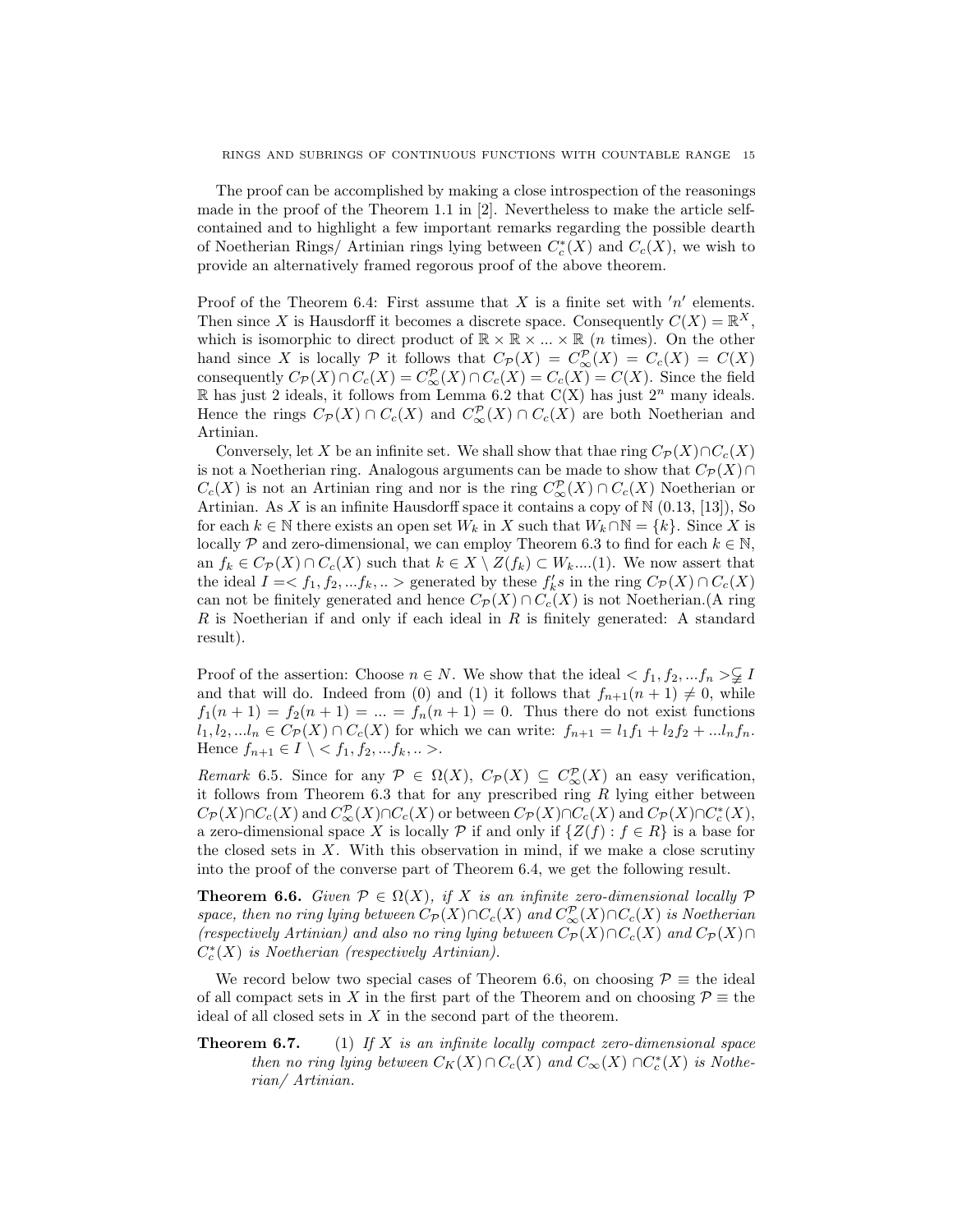- (2) For any infinite zero-dimensional space X, no intermediate ring  $A_c(X) \in$  $\Sigma_c(X)$  is Notherian/Artinian.
	- 7. FORMULA FOR  $z^0$ -IDEALS IN INTERMEDIATE RINGS.

We first show that ideal I in an intermediate ring  $A_c(X) \in \Sigma(X)$  gives rise to an ideal of closed sets in X. Indeed fer any such I, we get  $\mathcal{P}_I^{A_c} = \{E \subseteq X : E$ is closed in X and there exists  $f \in I$  such that  $E \subseteq cl_X(X \setminus Z(f))$ . If is easy to verify that  $\mathcal{P}_I^{A_c}$  is an ideal of closed sets in X i.e;  $\mathcal{P}_I^{A_c} \in \Omega(X)$  and also that  $I \subseteq C_{\mathcal{P}_I^{A_c}}(X) \cap A_c(X) \equiv \{f \in A_c(X) : cl_X(X \setminus Z(f)) \in \mathcal{P}_I^{A_c}\}.$  The following fact tells decisively when does equality occur in the last inclusion relation. Incidentally we get an explicit formula for  $z^0$ -ideals in the intermediate rings.

**Theorem 7.1.** Let  $A_c(X) \in \Sigma_c(X)$ . Then an ideal I in  $A_c(X)$  is a  $z^0$ -ideal in this ring if and only if there exists  $P \in \Omega(X)$  such that  $I = C_{\mathcal{P}}(X) \cap A_c(X)$ .

*Proof.* First assume that I is a  $z^0$ -ideal in  $A_c(X)$ . In view of the observations foregoing this theorem, it is sufficient to show that  $C_{\mathcal{P}^{A_c}}(X) \cap A_c(X) \subseteq I$ . So let  $g \in C_{\mathcal{P}_{I}^{A_c}}(X) \cap A_c(X)$  then  $cl_X(X \setminus Z(g)) \in \mathcal{P}_{I}^{A_c}$ . Consequently there exists  $f \in I$ such that  $cl_X(X \setminus Z(g)) \subseteq cl_X(X \setminus Z(f))$ . This implies on taking complement in X that  $Int_XZ(g) \supseteq Int_XZ(f)$ , which further implies in view of Theorem 4.3 that  $g \in \mathcal{P}_f \equiv$  the intersection of all minimal prime ideals in  $A_c(X)$  containing f. Since  $f \in I$  and I is a  $z^0$ -ideal in  $A_c(X)$  it follows that  $g \in I$ . Thus we get:  $I = C_{\mathcal{P}^{A_c}}(X) \cap A_c(X).$ 

To prove the other part of the theorem we show that for any  $\mathcal{P} \in \Omega(X)$ ,  $C_{\mathcal{P}}(X) \cap$  $A_c(X)$  is a z<sup>0</sup>-ideal in  $A_c(X)$ . Choose  $f \in C_{\mathcal{P}}(X) \cap A_c(X)$ , then  $cl_X(X \setminus Z(f)) \in \mathcal{P}$ . We need to verify that  $\mathcal{P}_f \subseteq C_{\mathcal{P}}(X) \cap A_c(X)$ . So choose  $g \in \mathcal{P}_f$ , then by Theorem 4.3  $Int_XZ(f) \subseteq Int_X(g)$ , which implies obviously that  $cl_X(X \setminus Z(g)) \subseteq cl_X(X \setminus Z(g))$  $Z(f)$ ). Since  $f \in C_{\mathcal{P}}(X)$  it follows that  $cl_X(X \setminus Z(f)) \in \mathcal{P}$ . As  $\mathcal{P}$  is an ideal of closed sets in X, this further implies that  $cl_X(X\setminus Z(g)) \in \mathcal{P}$  i.e;  $g \in C_{\mathcal{P}}(X) \cap A_c(X)$ . Thus  $\mathcal{P}_f \subseteq C_{\mathcal{P}}(X) \cap A_c(X)$ .

It is established recently in [1], Theorem 5.2 that an ideal  $I$  in  $C(X)$  with  $X$ , Tychonoff is a z<sup>0</sup>-ideal in  $C(X)$  if and only if there exists  $\mathcal{P} \in \Omega(X)$  such that  $I = C_{\mathcal{P}}(X)$ . Therefore we can make the following comments.

Remark 7.2.  $z^0$ -ideals in the intermediate rings  $A_c(X) \in \Sigma_c(X)$  with X, zerodimensional are exactly the contractions of  $z^0$ -ideals in  $C(X)$ .